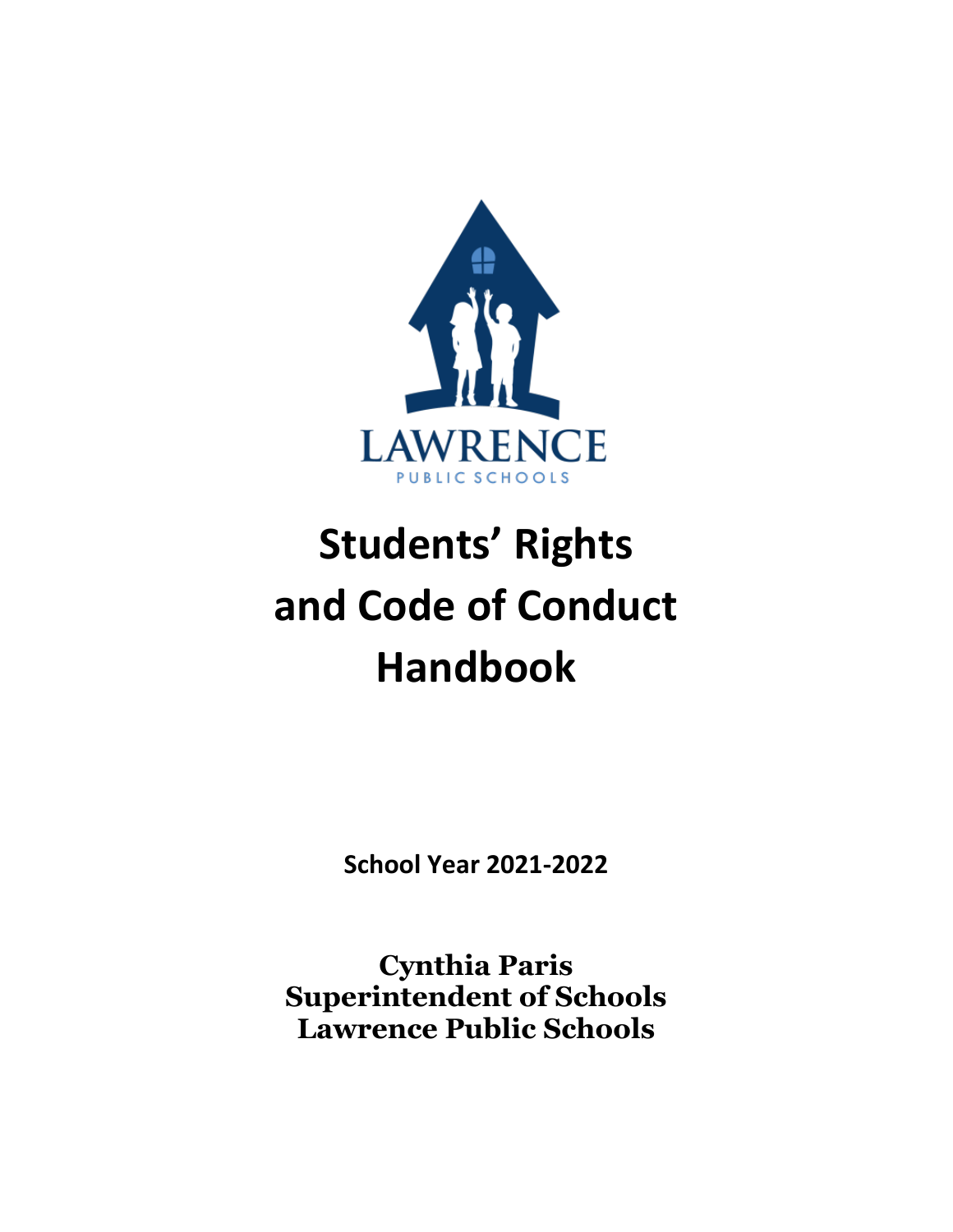# **LPS STUDENT RIGHTS AND CODE OF CONDUCT HANDBOOK**

July, 2021

Dear LPS Community:

According to the General Laws of Massachusetts and Department of Education regulations, each school and school district is required to adopt a set of rules that ensures a safe school climate for effective learning. This handbook not only meets this requirement but also highlights our commitment to providing all students with a welcoming and supportive learning community, where our youth are encouraged and supported to develop their full potential – academically, socially and emotionally.

Our handbook expressly outlines the rights of students, the behavioral expectations for all school community members, and a code system for consequences when violations of policies do occur. Woven throughout is our district's commitment to restorative practices, in which all members of the learning community feel a sense of belonging, and to which all share a responsibility to ensure its well-being.

We know that learning goals are best met when students are present in school and when they feel welcome, safe and supported. To that end, consequences for violations of policy focus primarily on those that keep students in school. Examples range from verbal warnings and restorative conversations, to the creation of safety plans, detention, and in-house suspension. When behaviors jeopardize the safety of students or staff, exclusion from school may be possible, following due process guidelines that are also included in this handbook. New this year, and in line with these values, is a ban on PK and Kindergarten out of school suspensions.

The responsibility for creating a safe and caring learning community lies with all of us: LPS administrators, educators and staff, together with our students, parents and families. This Student Rights and Code of Conduct Handbook is our collective guide to ensuring a safe community and to providing an equitable, consistent and developmentally appropriate handling of disciplinary issues when they arise.

Please help us meet our shared goals by taking time to read this publication and to discuss it with your student(s). Parents and caregivers, please also complete the Release Forms at the back of this book and return them to your school. If you have questions, please do not hesitate to contact your school leader or to be in touch with my office.

Together we can ensure that all of our students experience a safe and caring learning community that fosters our students' academic, social and emotional development.

Sincerely,

Paus

Cynthia Paris Superintendent of Schools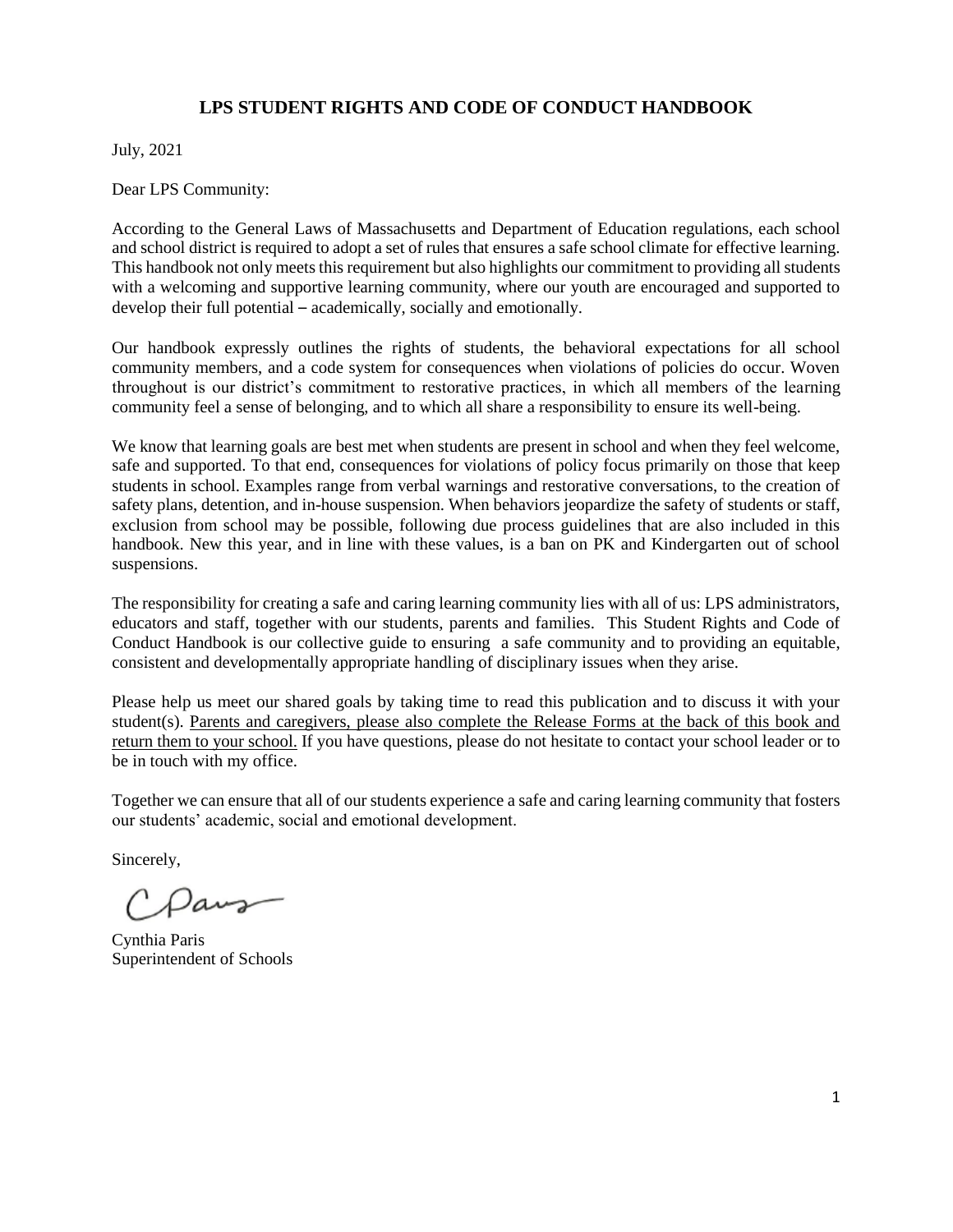# **Table of Contents**

| <b>PREFACE</b>                                            | 5   |
|-----------------------------------------------------------|-----|
| <b>CONTEXT</b>                                            | 5   |
| <b>STUDENTS' RIGHTS</b>                                   | 6   |
| <b>BEHAVIORAL EXPECTATIONS</b>                            | 9   |
| <b>APPLICATION OF THE CODE OF CONDUCT</b>                 | 9   |
| <b>RECORD KEEPING</b>                                     | 9   |
| <b>NOTIFICATION</b>                                       | 10  |
| <b>MEMORANDUMS OF UNDERSTANDING</b>                       | 10  |
| <b>FUNDAMENTAL APPROACH</b>                               | 11  |
| <b>DISCIPLINE GUIDELINES AND CODES</b>                    | 11  |
| <b>TYPES OF SUSPENSION</b>                                | 16  |
| <b>SUPERINTENDENT'S DIRECTIVE ON SUSPENSIONS:</b>         | 16  |
| <b>DUE PROCESS</b>                                        | 16  |
| <b>OPPORTUNITY TO MAKE ACADEMIC PROGRESS</b>              | 22  |
| <b>OTHER DISCIPLINARY CONSEQUENCES</b>                    | 22  |
| <b>DATA COLLECTION AND REPORTING</b>                      | 22  |
| <b>LPS POLICY REFERENCES</b>                              | 23  |
| <b>DEFINITION OF TERMS</b>                                | 23  |
| DISCIPLINE CODE ACKNOWLEDGMENT STATEMENT                  | 26  |
| <b>DETENTION AUTHORIZATION</b>                            | 26  |
| REQUEST TO WITHHOLD STUDENT DIRECTORY INFORMATION         | 27  |
| REQUEST TO WITHHOLD PARENT/GUARDIAN DIRECTORY INFORMATION | 267 |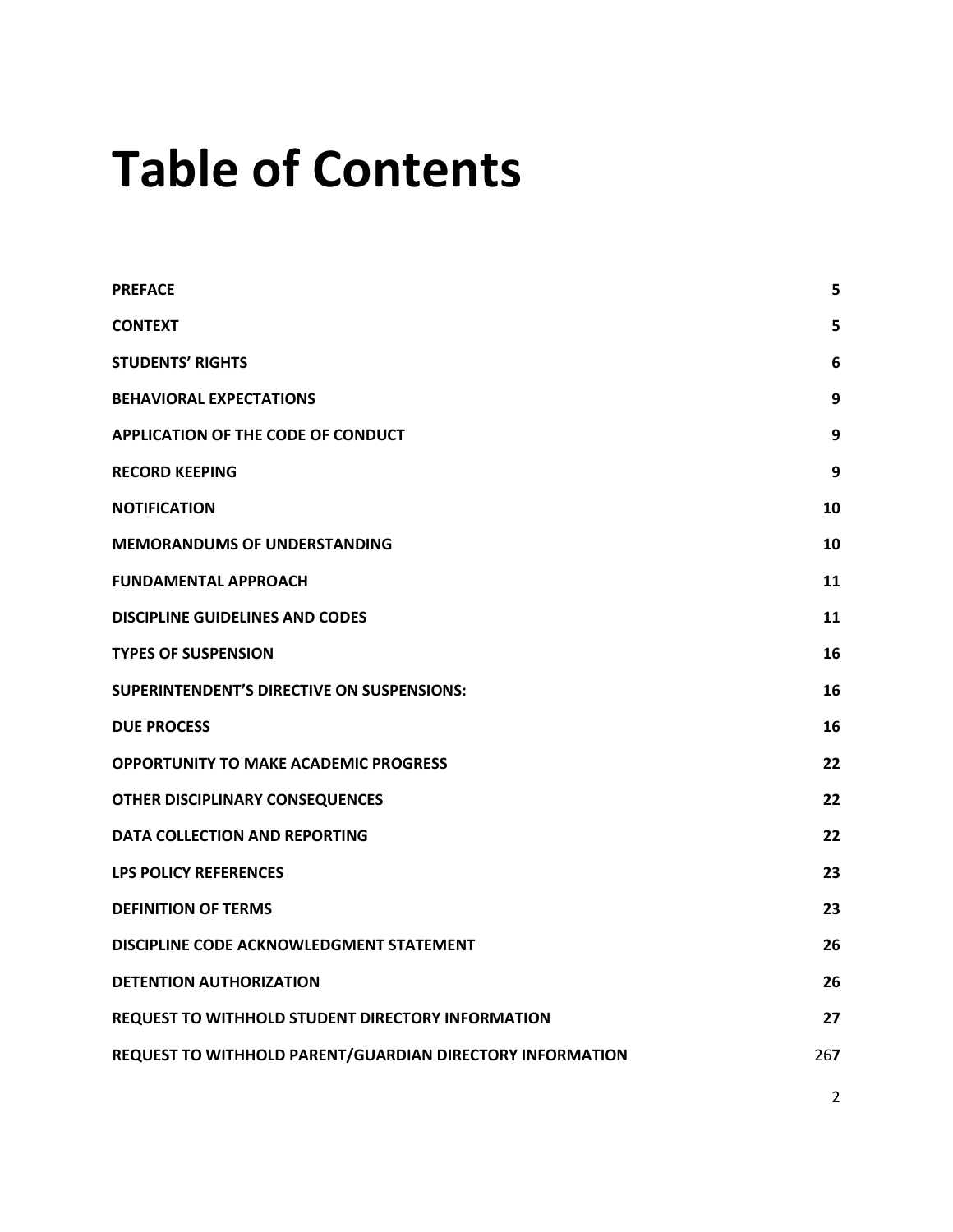#### <span id="page-3-0"></span>**PREFACE**

The Lawrence Public Schools enforces all local, state, and federal laws and ordinances regarding civil rights, criminal behaviors, substance use, and school/workplace safety. To this end, the Lawrence Public Schools does not tolerate disruptive behavior, or any form of discrimination, threatening actions or statements, or illegal activities. It is essential that all members of our school community understand that physical and verbal aggression are not legitimate means of resolving conflicts and that such behaviors will be cause for disciplinary action.

State laws and corresponding regulations require public school districts to follow certain due process procedures to enforce school rules and implement discipline where appropriate. To that end, the LPS Code of Conduct has been developed in accordance with Massachusetts General Laws Chapter 71, Sections 37H, 37H ½, and 37H ¾, and related regulations, 603 CMR 53.00 et seq.. The LPS Code of Conduct also provides a critical framework for conditions necessary to provide all students with a safe and caring learning environment that fosters academic, behavioral, and social-emotional development.

The LPS Code of Conduct ensures appropriate, equitable and consistent handling of disciplinary challenges, standardizes procedures, including due process, making transparent for students, staff and families in the Lawrence Public Schools, the rules and procedures to which each member of the community must commit.

#### <span id="page-3-1"></span>**CONTEXT**

Education cannot proceed without a culture of community and a supportive atmosphere of order and discipline necessary for effective learning. Discipline is best thought of as being responsive to the violation and productive, rather than punitive; the results of which are focused on helping individuals learn to make choices that support the school community. As a working definition, order and discipline may be described as a safe and caring climate with the absence of disturbances that can interfere with the optimum functioning of the student, the class, and the school. Since the goal of public schools is to educate all students, short-term suspension and long-term suspension measures are reserved for matters that imminently impact student and/or school safety, or as a last resort for all other instances. Under this code, alternative disciplinary measures, including restorative justice practices, should be attempted as a positive approach to replace, or greatly lessen, the use of short-term suspension and long-term suspension.

Restorative justice is a philosophy that is focused on the school environment as a community. Restorative practices are value-based approaches that promote equity, accountability, and safety, while also increasing the social competencies of those who have harmed the community through their actions. When misconduct occurs, harm is done to the community, whether the community is a classroom, a cohort, or the entire school. Restorative justice looks at student misconduct as a harm to the school community that needs to be repaired in order to return the community to full strength. Its practices incorporate both the structures that work to prevent conflict by building a strong school community and the interventions necessary when misconduct results in harm to that community. Of importance is the critical role that all community members play in restoring their community, including the individual(s) accountable for the misconduct.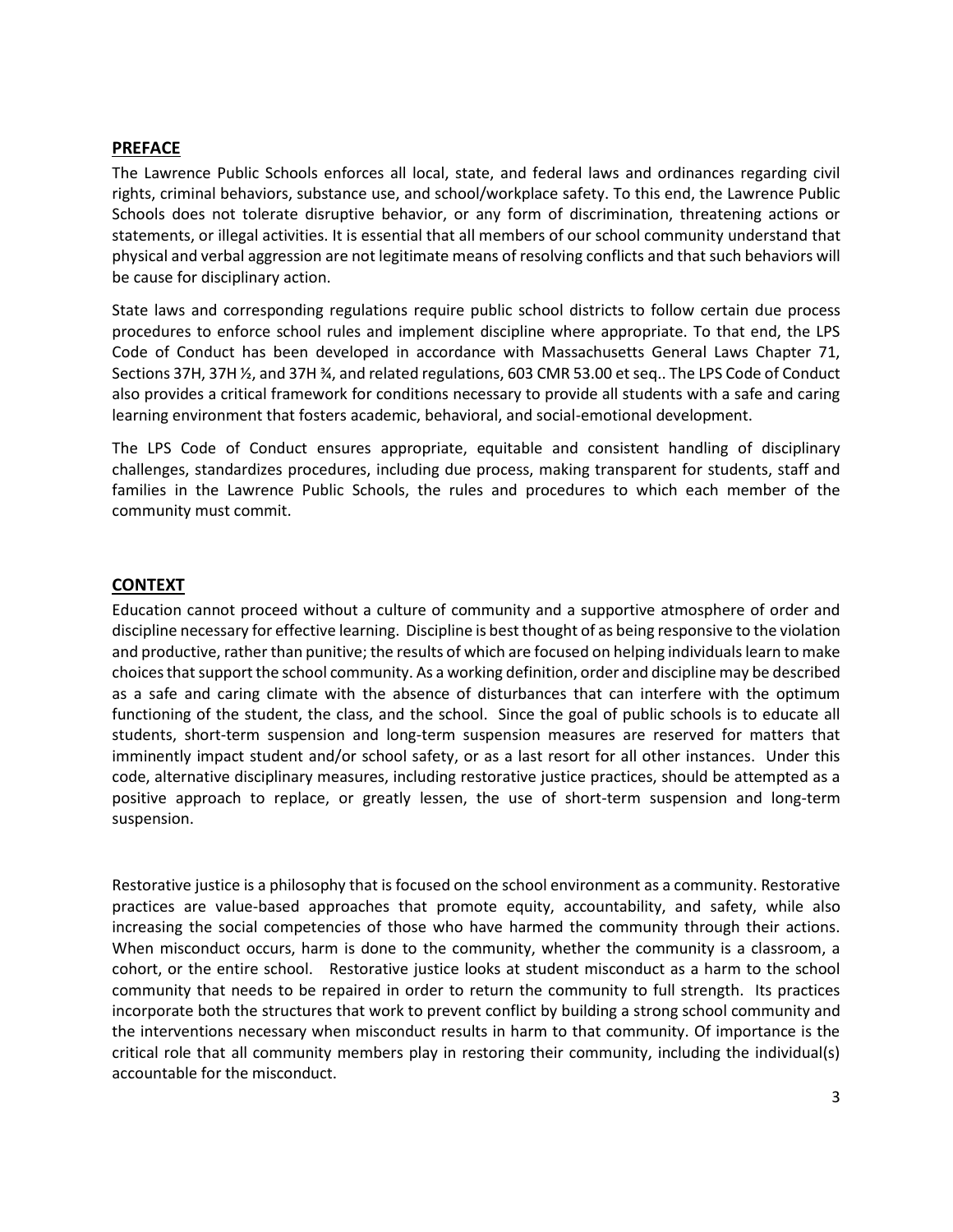# <span id="page-4-0"></span>**STUDENTS' RIGHTS**

#### **1. EQUAL EDUCATIONAL OPPORTUNITY**

The right of a student to participate fully in classroom instruction and extracurricular activities shall not be abridged or impaired because of age, gender, gender identity, race, religion, national origin, sexual orientation, financial condition, housing status**,** pregnancy, parenthood, marriage, disability or for any other reason not related to his or her individual capabilities.

#### **2. PROTECTIONS AGAINST DISCRIMINATION, INCLUDING HARASSMENT OR RETALIATION**

It is a violation of Lawrence Public School policy for any member of the school community to engage in any form of discrimination, including harassment or retaliation, or to violate any other civil rights of any member of the school community. As such, the Lawrence Public Schools does not tolerate discrimination by or against staff or students on the basis of race, color, gender, gender identity, age, religion, national origin, disability, sexual orientation, housing status, genetic information, or ancestry.

- Harassment may include, but is not limited to, any unwelcome, inappropriate, or illegal physical, written, verbal, graphic, or electronic conduct that relates to an individual's actual or perceived race, color, gender, gender identity, age, religion, national origin, disability, sexual orientation, housing status, genetic information, ancestry or any other category protected by state or federal law, and that has the purpose or effect of creating a hostile education or work environment by limiting the ability of an individual to participate in or benefit from the district's programs and activities or by unreasonably interfering with that individual's education or work environment.
	- Further, sexual harassment is defined as any sexual advances, requests for sexual favors, and other verbal or physical conduct of a sexual nature when:
		- Submission to such is either explicitly or implicitly a term or condition of employment or academic status.
		- Submission to, or rejection of, such conduct is the basis for an employment decision or an academic decision affecting that person
		- Such conduct substantially interferes with a person's work or academic performance or creates an intimidating, hostile, or offensive working or learning environment.
	- Sexual harassment can take many forms, including, but not limited to:
		- Verbal Harassment Sexual innuendo or other suggestive comments, humor and jokes about sex or gender-specific traits, offensive written notes, sexual propositions, insults, threats, inquiries into one's sexual experiences, and discussion of one's sexual activities.
		- Nonverbal Harassment Whistling, making suggestive or insulting sounds and/or gestures, exhibiting suggestive photos or posters, or displaying suggestive reading materials.
		- Physical Harassment Touching the body (i.e.: kissing, brushing up against, patting, pinching, hugging against a person's will) or involuntary sexual activity.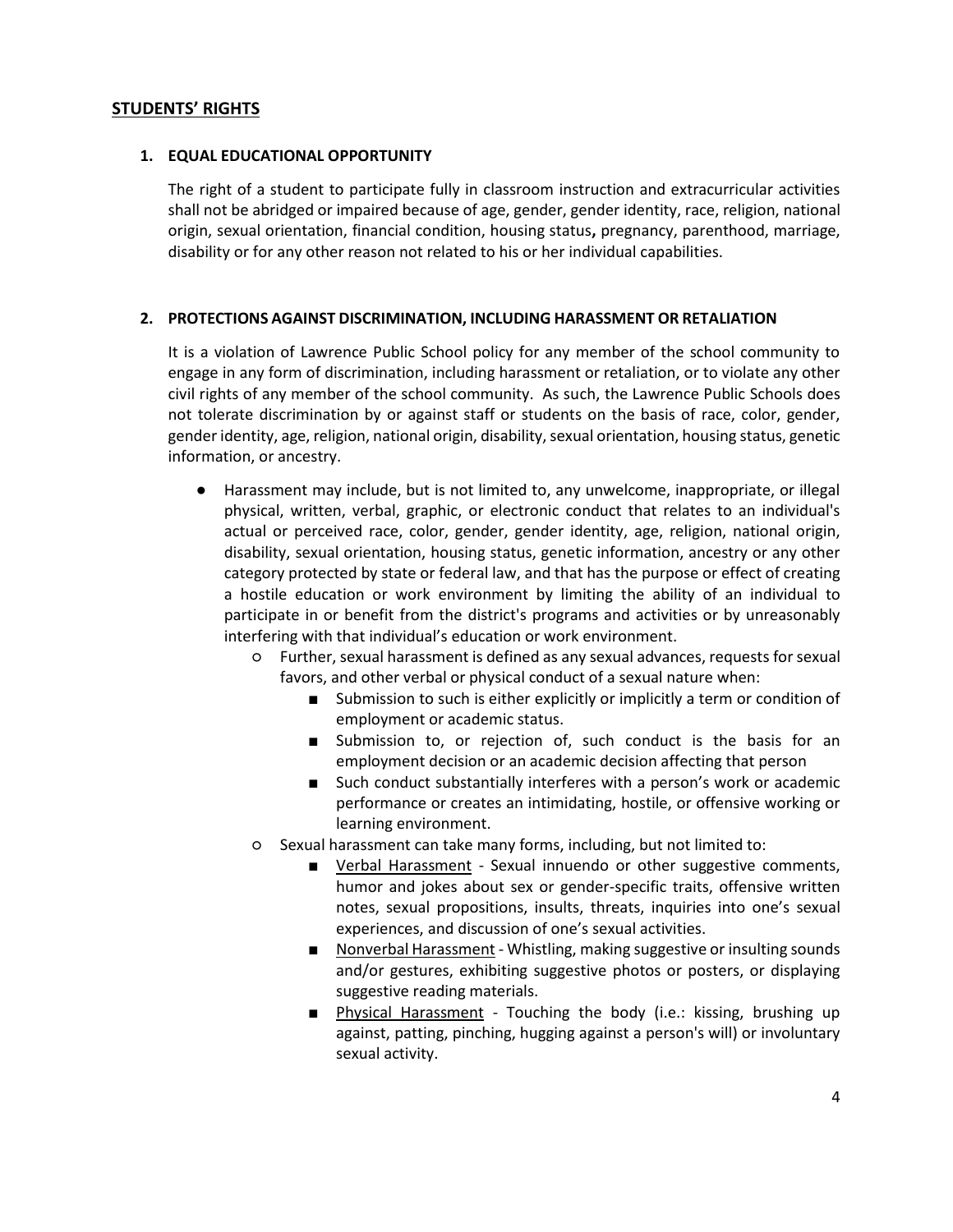● Retaliation may include, but is not limited to, coercion, intimidation, interference, punishment, discrimination, or harassment, for reporting or filing a complaint of discrimination or harassment, cooperating in an investigation, aiding or encouraging another member of the school community to report such conduct or file a complaint, or for opposing any act or practice reasonably believed to be prohibited by LPS policy.

Students who believe they have been a victim of any form of discrimination, including harassment or retaliation, should report the conduct or file a complaint to any school staff or administrator.

The Lawrence Public Schools will enforce all laws pertaining to discrimination or harassment, including sexual harassment, and will, as such, promptly respond to and investigate all reports or complaints, formal and informal, written, oral, or otherwise given notice, of any discrimination, including harassment or retaliation, or other violation of civil rights. Any member of the school community who is found, after investigation, to have engaged in any form of discrimination, including harassment or retaliation, against another member of the school community will be subject to appropriate disciplinary and corrective action.

It is the policy of the Lawrence Public Schools (the "District") to maintain an environment that is free from all forms of discrimination and harassment, including all forms of sex-based harassment. The District does not discriminate on the basis of sex in any of its educational programs or activities. Title IX of the Education Amendments of 1972 and its regulations requires The District to not discriminate in such a manner. This requirement not to discriminate extends to admission and employment. Inquiries regarding Title IX and its regulations should be addressed to the District's Title IX Coordinator:

District Title IX Coordinator: Maricel Goris, Assistant Superintendent 237 Essex Street, Lawrence, MA 01840 [Maricel.Goris@lawrence.k12.ma.us](mailto:Maricel.Goris@lawrence.k12.ma.us) 978-722-8262

Inquiries may also be made externally to: Office for Civil Rights (OCR), Boston Office U.S. Department of Education 5 Post Office Square, 8th floor Boston, MA 02109-3921 Telephone: (617)289-0111 Facsimile: (617) 289-0150 Email: [OCR.Boston@ed.gov](mailto:OCR.Boston@ed.gov) Web[: http://www.ed.gov/ocr](http://www.ed.gov/ocr)

#### **3. POSSESSION AND DISTRIBUTION OF LITERATURE**

Students shall have the right to distribute and possess any form of literature including, but not limited to newspapers, magazines, leaflets, and pamphlets, except that which the Principal may prohibit (i.e.: a specific issue of a publication or all issues of a specific publication) if in his/her judgment its possession or distribution will cause or is causing disruption of the educational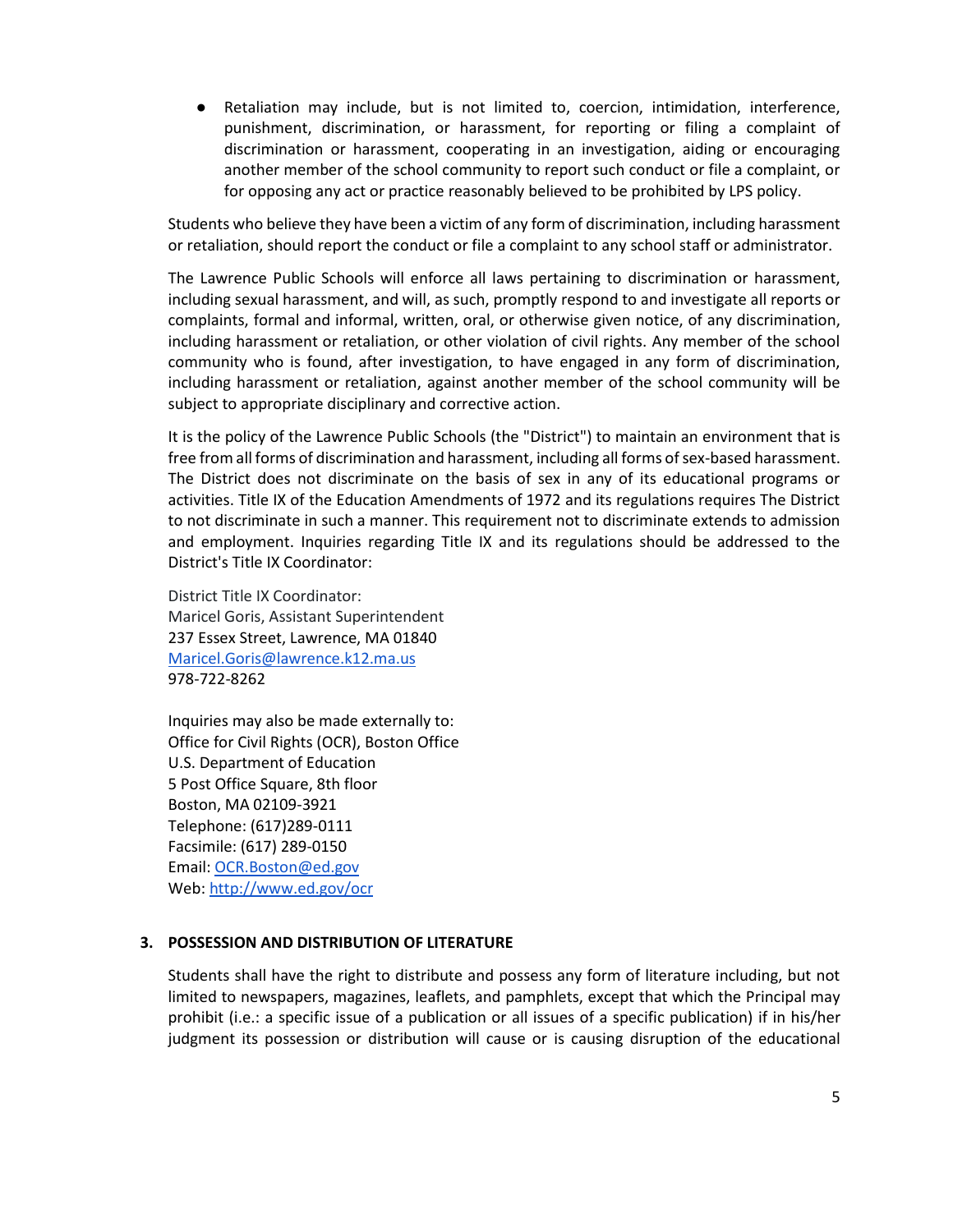process. This right of distribution shall extend to school grounds and buildings; however, use of school equipment to develop, duplicate, or produce this material is not allowed.

#### **4. FREEDOM OF EXPRESSION, ASSEMBLY, AND RELIGION**

Students shall have the right to express themselves by speaking, writing, wearing, or displaying symbols of ethnic, cultural, or political values, except that the Principal may regulate expression, provided in his/her judgment there is a basis for believing a specific form of expression by a specific student will cause or is causing substantial disruption of school activities. The right of students to assemble in a non-disruptive manner, place, and time shall be preserved, but the details shall be authorized by the Principal in advance. Students shall also have the right to choose or refuse to attend or participate in any form of religious activity.

#### **5. SEARCHES, INTERROGATIONS AND SEIZURES**

#### Searches by Staff

Under the Fourth and Fourteenth Amendments to the U.S. Constitution, students are protected from unreasonable searches and seizures conducted by public school staff. However, equipment assigned to students, such as lockers, desks and technology devices, belong to the Lawrence Public Schools, and school officials reserve the right to inspect such equipment at any time without notice. Students, and their person or personal property, including personal electronics, and backpacks located in desks and lockers, and vehicles on school property, may be searched by a public school official pursuant to the following procedure:

- There is reasonable suspicion to believe that a search will disclose evidence that the student has violated or is violating either the law or the rules of the school;
- "Reasonable Suspicion" for a student search may include, but is not limited to, for example, a school staff member's personal observation that the student possesses contraband material on school premises, or the staff member's receipt of a report to that effect by another school employee, a student, or some other reliable source. Even a report from an anonymous source may constitute reasonable grounds for a search, if all the circumstances persuade the school official that the report is reliable.
- When such reasonable suspicion exists, a search may be conducted under the explicit authorization of the Principal or his/her designee;
- The measures adopted are reasonably related to the objective of the search and are not excessively intrusive to the age and gender of the student and the nature of the infraction. The manner and method of the search must be tailored to the circumstances. The search should be limited to areas and objects that reasonably could be expected to obtain the contraband material or evidence being sought;
- Items, which might be used to disrupt or interfere with the educational process, such as weapons, will be removed from the student's possession and may be turned over to law enforcement officials.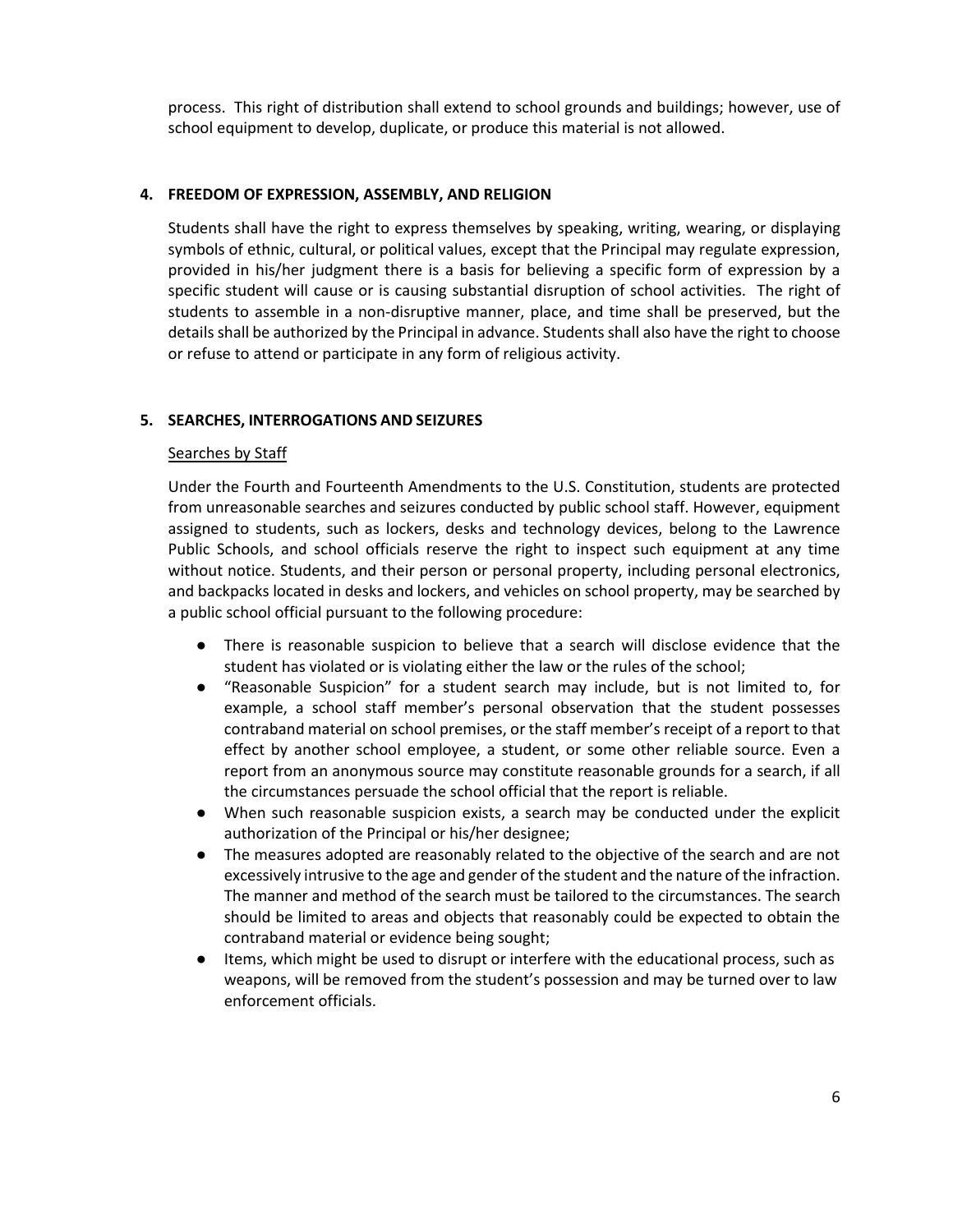#### Interrogations, Arrests, and Searches by Police

- When law enforcement officials find it necessary to question students during the school day or periods of extracurricular activities, the school Principal or his/her designee will be present when possible. Except in exigent circumstances, the school Principal or his/her designee will attempt to contact the student's parent or guardian prior to the student's questioning by law enforcement.
- Where the police have obtained an arrest or search warrant authorizing a search of a student, his or her personal property, or school equipment assigned to such student, the school Principal or his/her designee will be present.
- If law enforcement officials must arrest or take into custody a student on school grounds during school hours or during a school event, the Principal and his/her designee will be notified before the student is arrested or taken into custody. Law enforcement officials will consult with school officials to determine the least disruptive way to take the student into custody.

#### **6. Physical Contact**

Corporal punishment is prohibited by state law. Note that a teacher or other school personnel may use physical force against a student if that force is reasonable and necessary:

- To obtain possession of a weapon or other dangerous object; or
- To protect any person, provided there is a clear and present danger to that person; or in self-defense.

#### <span id="page-7-0"></span>**BEHAVIORAL EXPECTATIONS**

The Lawrence Public Schools has outlined below a list of behavioral expectations that support the development and maintenance of a safe, productive learning environment.

#### **LPS Student and Staff Expectations**

- 1. Be respectful of self and others.
- 2. Take responsibility and be responsible for your actions.
- 3. Work together to form a supportive and caring community.
- 4. Be on time and prepared for school and learning.
- 5. Put forth the effort necessary to be successful every day.

# <span id="page-7-1"></span>**APPLICATION OF THE CODE OF CONDUCT**

The Code of Conduct and its provisions shall be applicable during regularly scheduled school hours as well as such other times and places including, but not necessarily limited to: early arrival and dismissal times, school buses, designated school bus stops, school yards, direct routes to and from school, and schoolsponsored events (i.e.: dances, field trips, athletic functions, after school programs, and the like), where appropriate public school personnel have jurisdiction over students. It is the responsibility of every school administrator, staff member, student, and parent/guardian to abide by the Code of Conduct described in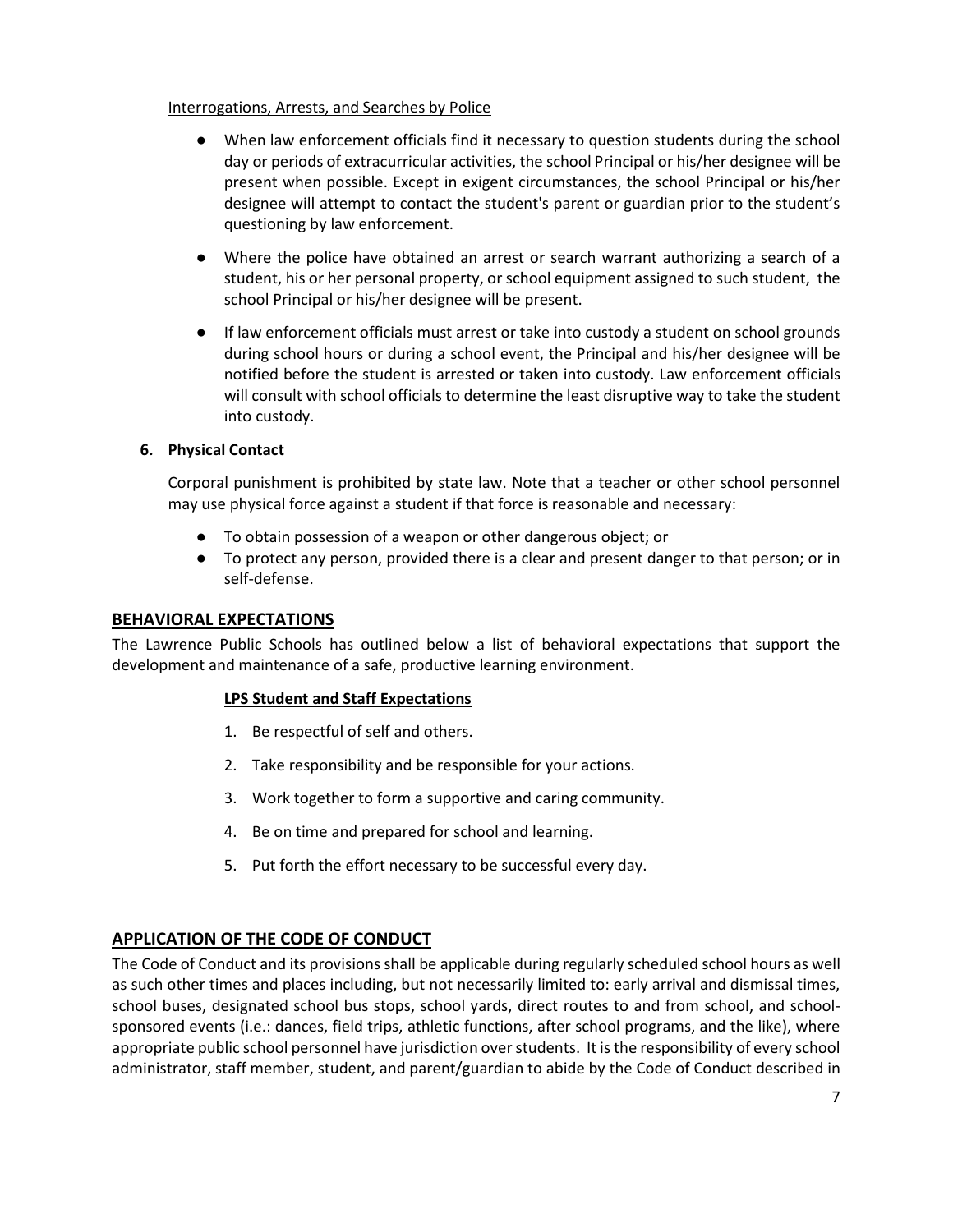the policy statement and published annually for home distribution, online publication, and posting in each school in the Lawrence Public Schools. This Code shall help ensure a safe and caring learning environment in all schools and classrooms. Individual schools may establish particular rules and regulations in keeping with their school comprehensive educational plan, as long as these rules and regulations are consistent with the law and the guidelines described in this Code. Any individual school rules or regulations must also be made available to students and parents, and posted throughout the school and on the school's webpage. Principals should involve students and parents in writing, revising, and administering individual school rules, addressing problems that lead to disciplinary proceedings, and exploring alternatives to suspension and long-term suspension for disciplinary sanctions.

#### <span id="page-8-0"></span>**RECORD KEEPING**

In accordance with the Massachusetts Educational Reform Act, a confidential discipline record will be maintained for all students and forwarded to any school district to which a student may relocate or apply for admission. This record shall include, but not be limited to, any incidents involving suspension or violation of criminal acts. All students entering the Lawrence Public Schools shall be required to provide the district with a complete school record, including their discipline record.

#### <span id="page-8-1"></span>**NOTIFICATION**

Parents must be notified of all violations by their child of the Code of Conduct. Such notification occurs consistent with the particular violation and related process and procedure.

# <span id="page-8-2"></span>**MEMORANDUMS OF UNDERSTANDING**

In order to ensure a safe and caring educational environment, the Lawrence Public Schools has created Memorandums of Understanding with the Lawrence Police Department, the Department of Children & Families, the District Attorney's Office, and others to facilitate communication between schools, law enforcement, and social service agencies, as needed. Acts, behaviors, or events that jeopardize the immediate safety or civil rights of any member of the school community and/or violate the criminal laws of the Commonwealth of Massachusetts could be cause for filing a mandatory incident report. These could include:

- Any incident of assaultive behavior, provoked or unprovoked, resulting in an injury to a staff member or student
- Any inappropriate sexual behavior that includes indecent exposure (to include on social media), touching, fondling, and rape
- Incidents of civil rights violations
- Threats of bodily harm
- Arson, bomb threats, or false alarms
- Vandalism, destruction of property, or theft
- Possession of a dangerous weapon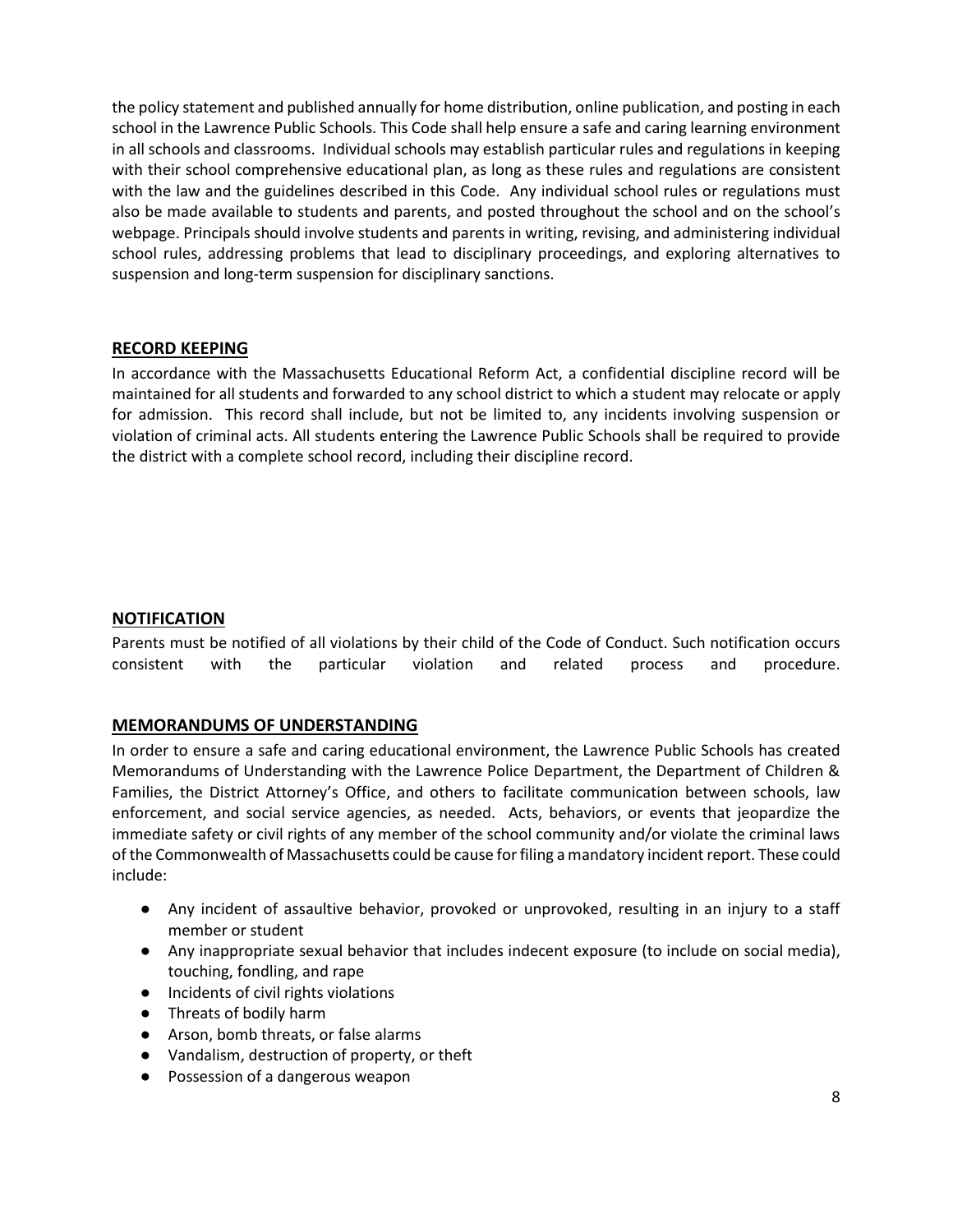- Violation of a restraining order
- Extortion
- Use or possession of alcohol or a suspected controlled substance, including but not limited to marijuana, cocaine, heroin, prescription drugs without a valid prescription, and any related paraphernalia
- Per section 36 of the Educational Reform Act of 1993, use or possession of tobacco products within the school building, school facilities, on school grounds or on school buses by any individual. E-cigarettes, Juuls, and Vaping devices are also prohibited.
- Sale or distribution of alcohol or a suspected controlled substance
- Gang activity

In addition, Massachusetts General Laws (Chapter 71, Section 2A and Chapter 71, Section 37H) and Lawrence City Ordinance Article V, Sections 14 - 36 make it illegal for any person to use tobacco products in school buildings or facilities, on school grounds or school buses, and at school sponsored events. These mandates apply to students, staff, parents, and visitors to the Lawrence Public Schools.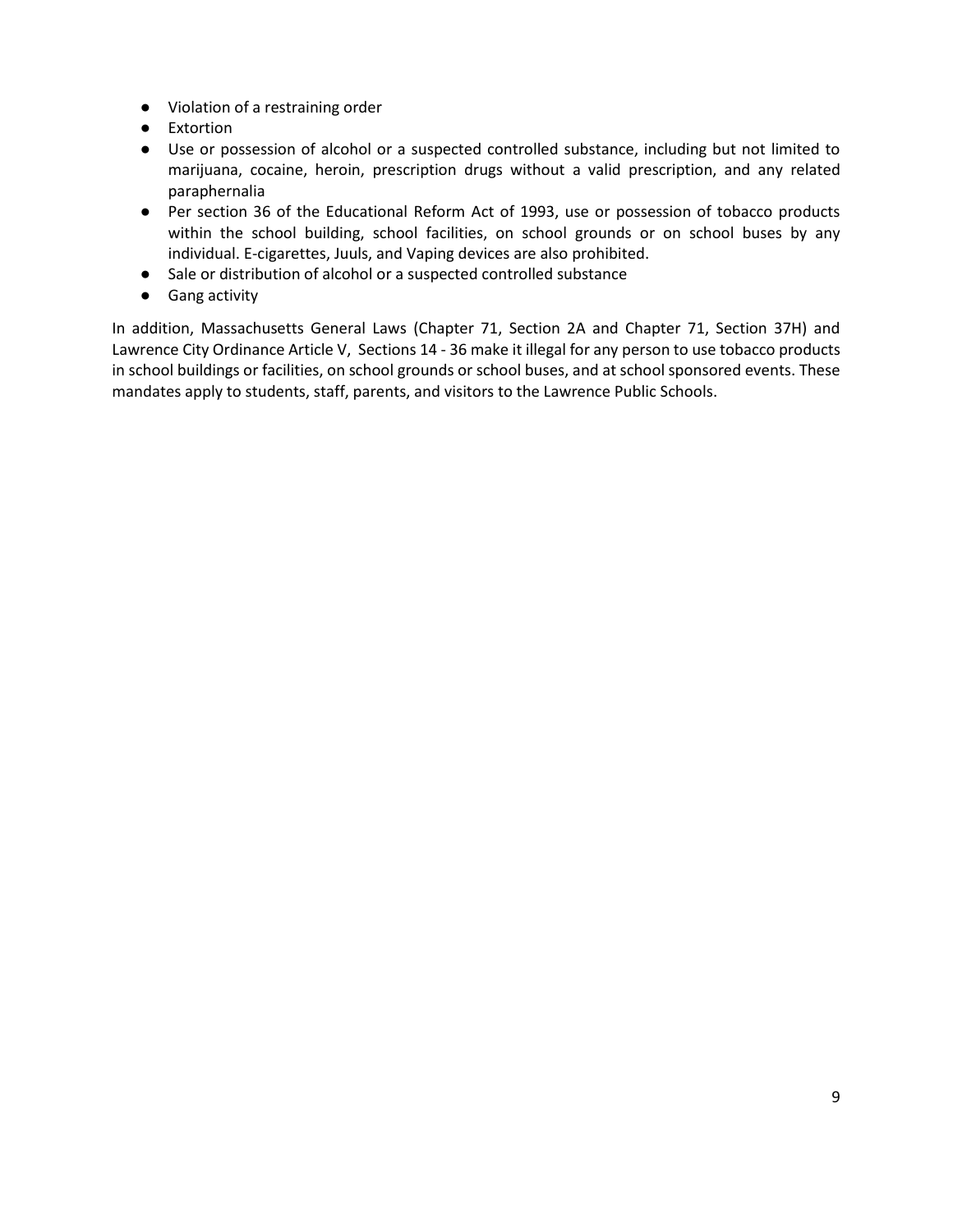# <span id="page-10-0"></span>**FUNDAMENTAL APPROACH**

The appropriate reaction to a discipline problem is the least extreme action that reasonably holds promise of resolving the problem with all involved parties. The age, grade level, and maturity of the student will be considered in the application of this policy. Students shall not be subject to corporal punishment. Included among appropriate reactions are parent notification, restorative justice practices, parent conferences, loss of privileges, counseling, after school and/or Saturday intervention, and in-school suspension. Out of school, short-term and long-term suspensions, and expulsions, while reserved for the most significant violations of the Code of Conduct, and/or when other remedies have failed, are also available tools, in accordance with the law.

# <span id="page-10-1"></span>**DISCIPLINE GUIDELINES AND CODES**

In accordance with the student's right to due process (see, "Due Process"), the Lawrence Public Schools may discipline a student according to the following guidelines and discipline codes.

- **C code violations** are classroom level violations and discipline is at the discretion of the educator, or in accordance with any schoolwide plan communicated with families, and facilitated by the educator for which consequences do not include suspension. However, repeated, chronic or escalated C code violations may be elevated to the principal/designee for possible reclassification to a D code violation, which may result in suspension.
- **M and D code violations** are either mandatory (M) or discretionary (D) and discipline is facilitated by the school principal or designee.
- **Grade levels** Unless otherwise noted, the code designations apply grades PK through 12.

**C code offenses** are violations of LPS policies and may require consequences to include verbal warning, verbal apology, letter of apology, parent notification, student and/or parent conference, loss of privileges, detention, or another solution that supports restorative practices.

| C1             | Violation of posted classroom, school, or bus rules                                                                     |
|----------------|-------------------------------------------------------------------------------------------------------------------------|
| C <sub>2</sub> | Failure to complete class work                                                                                          |
| C <sub>3</sub> | Failure to complete homework (without an acceptable excuse or note from parent)                                         |
| C <sub>4</sub> | Lack of proper materials/not ready for daily assignments                                                                |
| C <sub>5</sub> | Cheating on classroom tests or homework assignments                                                                     |
| C <sub>6</sub> | Inappropriate attire/out of uniform                                                                                     |
| C7             | Disruptive behavior or use of obscenities in the classroom or in any school setting or at any school<br>sponsored event |
| C8             | Defiance or disrespect towards peers or staff                                                                           |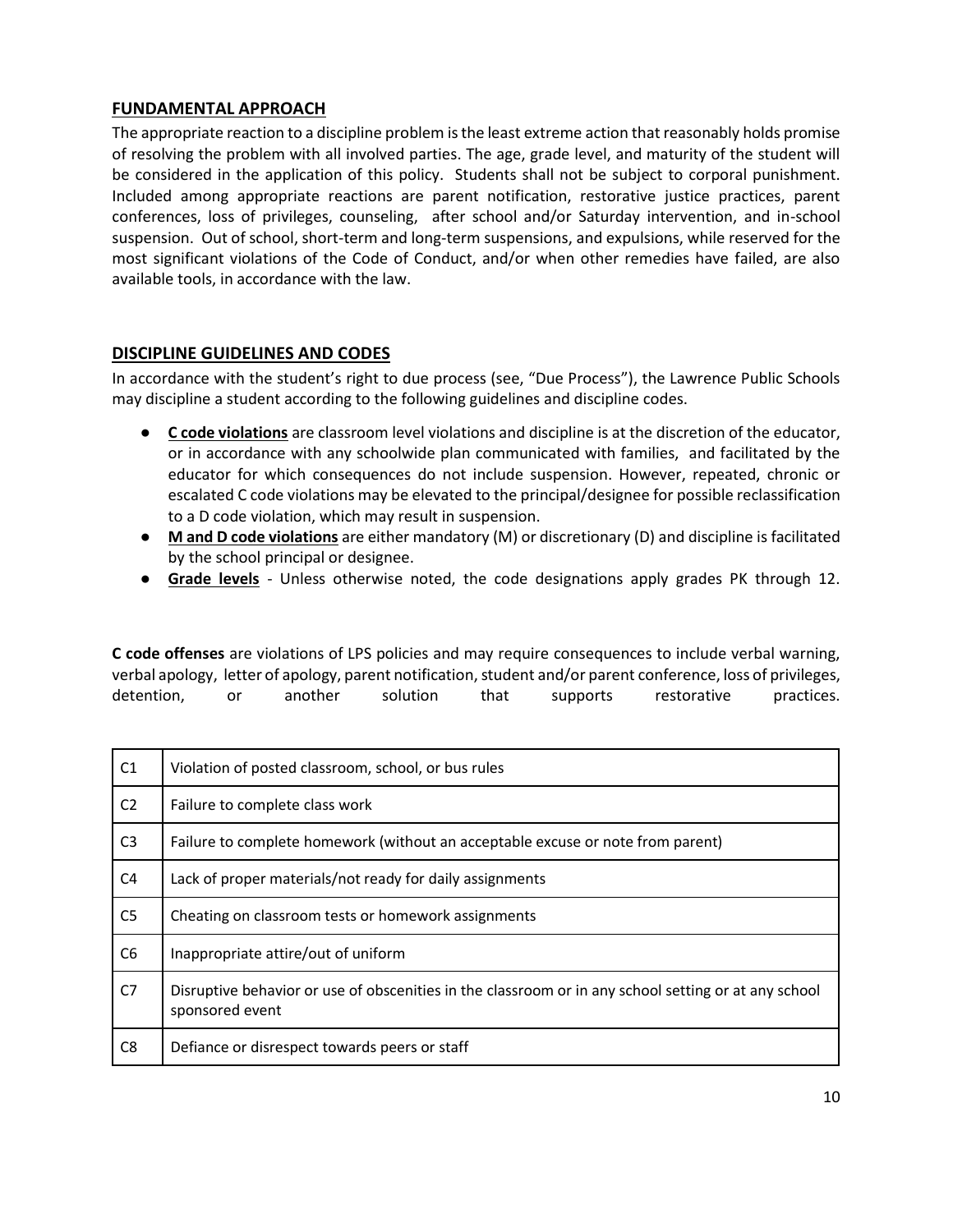| C <sub>9</sub>  | Possession or use of electronic devices/toys, including but not limited to: cell phones and other<br>hand-held devices during regular school hours |
|-----------------|----------------------------------------------------------------------------------------------------------------------------------------------------|
| C10             | Late for class/tardy without parent/guardian notification (middle school and high school)                                                          |
| C11             | Teasing of classmates or other children                                                                                                            |
| C12             | Threatening classmates or other children (PK, elementary)                                                                                          |
| C13             | Verbal or physical aggressiveness towards peers or staff (PK-5);<br>Verbal aggressiveness toward peers or staff (6-12)                             |
| C <sub>14</sub> | Destruction of classroom or school property                                                                                                        |

**D code offenses** are violations of LPS policy and/or state regulations and may require disciplinary consequences, including restorative practices, conferences, possible denial of participation in school related activities, including graduation exercises, in-school or out of school suspension, in accordance to M.G.L. c. 71, §37H ¾:

| D <sub>1</sub> | Violation of any Lawrence Public Schools policy, including, but not limited to, the Policy on<br>Bullying in Schools, Drug-Free Schools Policy, Safe Schools Policy, Tobacco-Free Schools Policy,<br>and the Student Technology and Online Acceptable Use Policy and Guidelines |
|----------------|---------------------------------------------------------------------------------------------------------------------------------------------------------------------------------------------------------------------------------------------------------------------------------|
| D <sub>2</sub> | Discrimination against or harassment of another student or school personnel on the basis of,<br>but not limited to race, color, sex, gender identity, homelessness, national origin, religion,<br>disability or sexual orientation (possible police notification).              |
| D <sub>3</sub> | Stealing and/or willful destruction of school or personal property (possible police notification).                                                                                                                                                                              |
| D4             | Possession of a dangerous weapon, or use of, or threatened use of any object as a weapon<br>(grades K-5) (mandatory police notification).                                                                                                                                       |
| D <sub>5</sub> | Cheating on state assessments, plagiarism or forgery, including impersonating another person<br>either verbally or in written form.                                                                                                                                             |
| D <sub>6</sub> | Fighting or any physical or sexual assault or act of violence committed against another student<br>or school personnel (grades K-8) (possible police notification).                                                                                                             |
| D7             | Unauthorized sounding of a fire alarm or tampering with defibrillators (grades K-5).                                                                                                                                                                                            |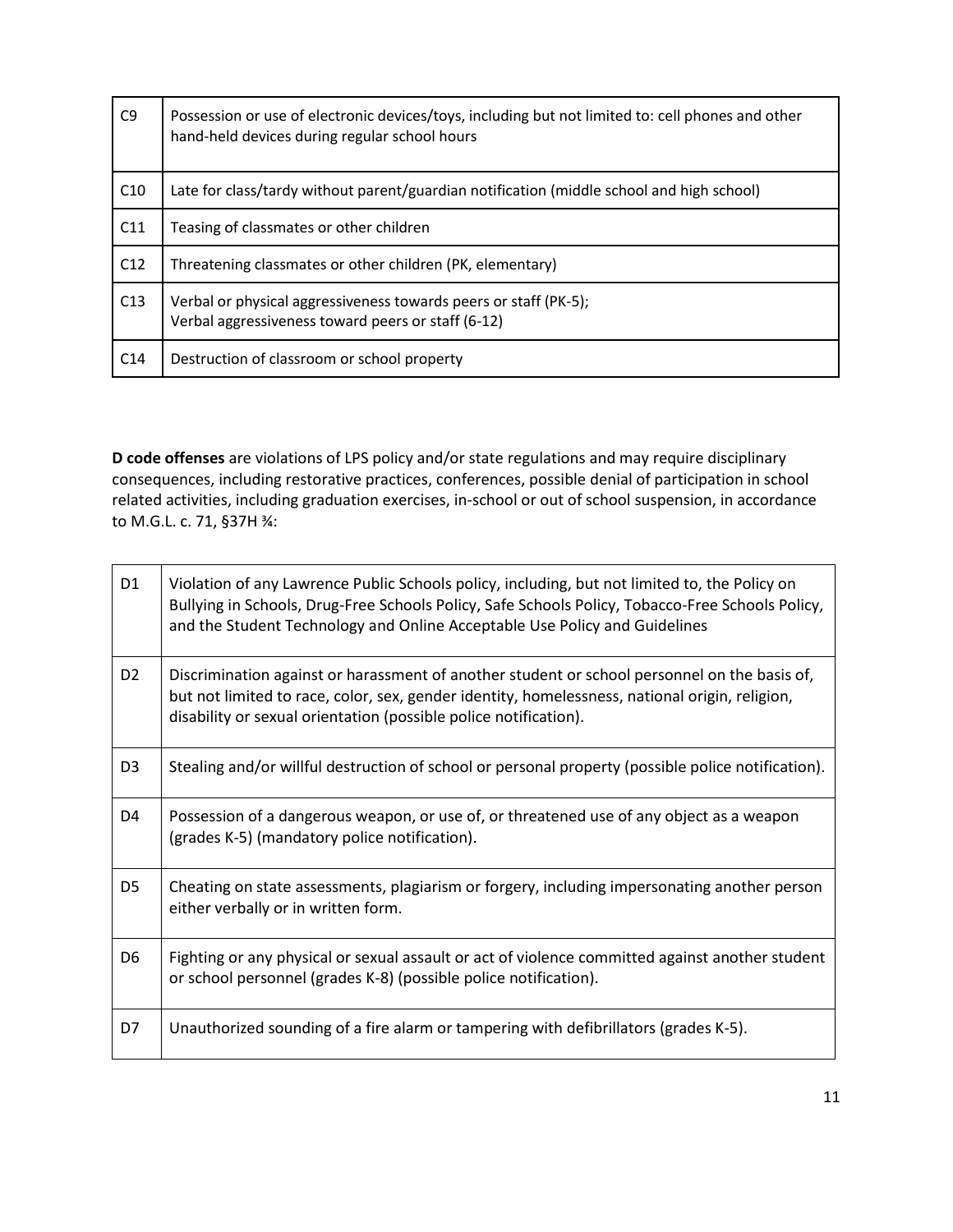| D <sub>8</sub>  | Intimidation (causing fear or harm) or extortion, or threat of intimidation, extortion, or hazing<br>directed toward another student or school personnel (grades K-5) (possible police<br>notification).                                                      |
|-----------------|---------------------------------------------------------------------------------------------------------------------------------------------------------------------------------------------------------------------------------------------------------------|
| D9              | Hazing directed toward another student (grades K-5) (possible police notification).                                                                                                                                                                           |
| D <sub>10</sub> | Being present in the company of a person the student knows is using or selling illicit drugs or<br>alcohol, or is otherwise violating an item on the Code of Conduct and who fails to remove<br>themselves from the situation (possible police notification). |
| D11             | Bullying that is unresponsive to classroom interventions, or for which the scope is larger than<br>the classroom, or retaliation related to a bullying incident, reporting, or investigation (grades K<br>-5) (possible police notification).                 |
| D12             | Aiding, abetting or encouraging bullying, fighting, or any act of violence, or making a false<br>allegation of bullying or retaliation or any act of violence.                                                                                                |
| D <sub>13</sub> | Possession and/or use of tobacco products or related paraphernalia of any type including<br>Electronic Nicotine Delivery Systems (ENDS) regardless of whether they contain nicotine in any<br>school facility, school bus, or on school grounds.              |
| D14             | Creating a video or audio recording of another person in school or at a school-sponsored<br>event, without obtaining the consent of the person whose image or voice was recorded.                                                                             |
| D <sub>15</sub> | Targeted use of obscene, abusive or profane language or gestures, or rude or defiant<br>behavior, any of which disrupts the educational process or school activity.                                                                                           |
| D <sub>16</sub> | Failure to identify one's self truthfully upon request of any school personnel.                                                                                                                                                                               |
| D17             | A pattern of defiant behavior towards any school personnel or policy.                                                                                                                                                                                         |
| D18             | Behavior that endangers persons or property or substantially disrupts the educational process<br>or school activity (possible police notification).                                                                                                           |
| D <sub>19</sub> | Giving off a strong odor of alcohol or marijuana (possible police notification).                                                                                                                                                                              |
| D <sub>20</sub> | Presence in unauthorized areas.                                                                                                                                                                                                                               |
| D21             | Persistent or excessive truancy and/or tardiness to class and class cutting, when other<br>documented remedies have failed.                                                                                                                                   |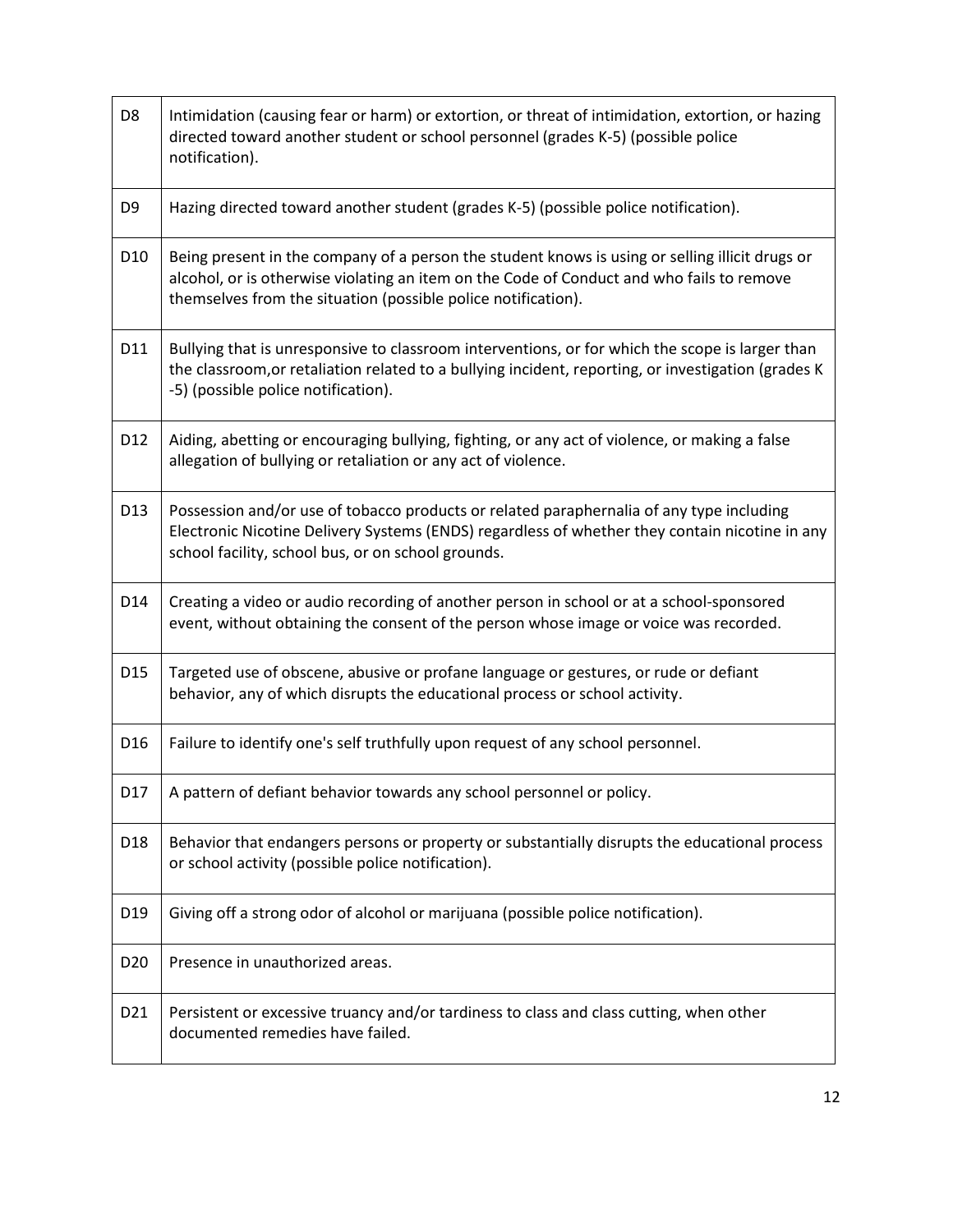| D <sub>22</sub> | Violation of any criminal law of the Commonwealth of Massachusetts, including, but not<br>limited to, gambling or stalking, not already covered by these rules (possible police<br>notification). |
|-----------------|---------------------------------------------------------------------------------------------------------------------------------------------------------------------------------------------------|
| D <sub>23</sub> | Unauthorized use of school materials, equipment or property.                                                                                                                                      |
| D <sub>24</sub> | Reselling of food, refreshments or other items without permission of a school sanctioned,<br>sponsoring group.                                                                                    |
| D <sub>25</sub> | Opening or propping open a school's exterior doors to let people in, to include but not limited<br>to, late arrivals, visitors and deliveries.                                                    |
| D <sub>26</sub> | Exiting school without permission.                                                                                                                                                                |
| D <sub>27</sub> | Gang related activity.                                                                                                                                                                            |
| D <sub>28</sub> | Refusal to serve an in-school suspension.                                                                                                                                                         |

**M code offenses** are violations of LPS policy and possibly state or federal laws and must be addressed utilizing either a disciplinary consequence previously outlined, or options for suspension or expulsion, according to M.G.L. c. 71, §37H, §37H½ and §37H ¾. Some violations may include possible police involvement as indicated below. Police notification should be carefully considered when there is a "real and substantial harm or threat of harm" to persons or property pursuant to the MOU.

| M1             | Possession of firearms (mandatory police notification).                                                                                                                      |
|----------------|------------------------------------------------------------------------------------------------------------------------------------------------------------------------------|
| M <sub>2</sub> | Striking a teacher or other school personnel (grades 6-12) (possible police notification).                                                                                   |
| M <sub>3</sub> | Possession, sale, distribution, intent to distribute, use or manufacture of controlled<br>substances or alcohol (mandatory police notification).                             |
| M4             | Possession of a dangerous weapon, or use of, or threatened use of any object as a weapon<br>(grades 6-12) (mandatory police notification).                                   |
| M5             | Use of, or threatened use of a knife, including a pocket knife, as a weapon (mandatory police<br>notification).                                                              |
| M6             | Fighting or any physical and/or sexual assault or act of violence committed against another<br>student or any school personnel (grades 9-12) (possible police notification). |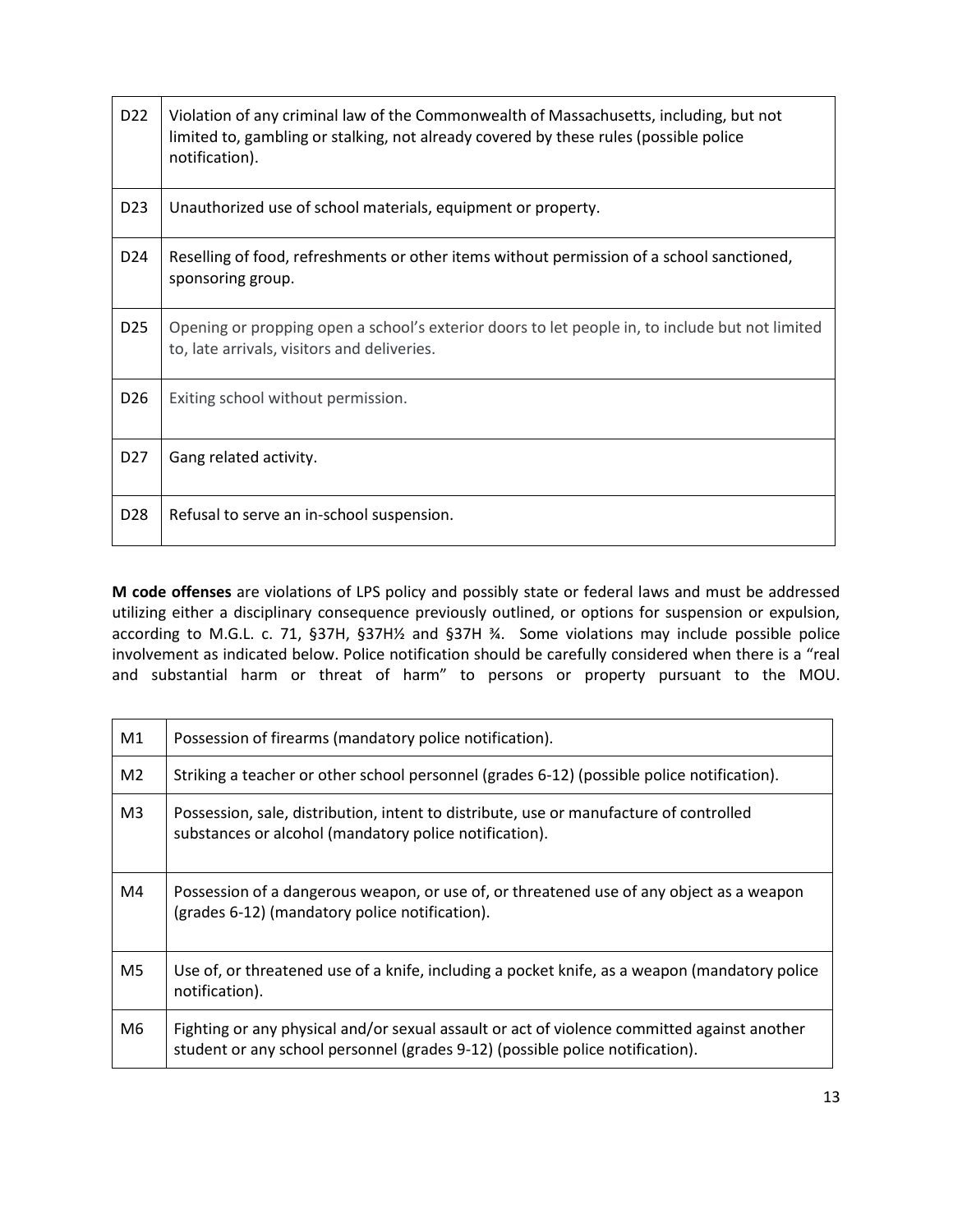| M7              | Unauthorized sounding of a fire alarm or tampering with defibrillators (grades 6-12).                                                                                                                                                           |
|-----------------|-------------------------------------------------------------------------------------------------------------------------------------------------------------------------------------------------------------------------------------------------|
| M8              | Setting fires (mandatory police and fire department notification).                                                                                                                                                                              |
| M <sub>9</sub>  | Intimidation (causing fear or harm) or extortion, or threat of intimidation, or extortion<br>directed toward another student or school personnel (grades 6-12) (possible police<br>notification).                                               |
| M <sub>10</sub> | Hazing directed toward another student (grades 6-12) (possible police notification).                                                                                                                                                            |
| M11             | Bullying or retaliation related to a bullying incident, reporting, or investigation (grades 6-12)<br>(possible police notification).                                                                                                            |
| M12             | Being under the influence of controlled substances or alcoholic beverages, or suspicion of use<br>of controlled substances, or in possession of any drug paraphernalia (mandatory police<br>notification for possession of drug paraphernalia). |
| M13             | Possession, distribution or intent to distribute, and/or the manufacture of sexually explicit<br>images and/or video (possible police notification).                                                                                            |

The term "dangerous weapon" shall include, but not be limited to, any type of firearm, knife or martial arts equipment, explosive devices (including fireworks), or a facsimile of a dangerous weapon. Any dangerous weapon in the possession of a student shall be removed from the student's custody, and any illegal weapon shall be turned over to the Lawrence Police Department. All other weapons shall be returned to the student or parent/guardian at the discretion of the principal or his/her designee. There shall be notification of the possession of a weapon to parents or guardians before the weapon is returned.

The term "controlled substances" shall include all controlled substances as defined in G.L. c.94C, including, but not limited to: amphetamines, barbiturates, hallucinogens, marijuana, narcotics, or prescription drugs for which the student does not have a valid prescription.

The possession, distribution or intent to distribute, and/or manufacture sexually explicit images and/or video of individuals under the age of 18 can be considered by law enforement as child pornography and may be an arrestable offense.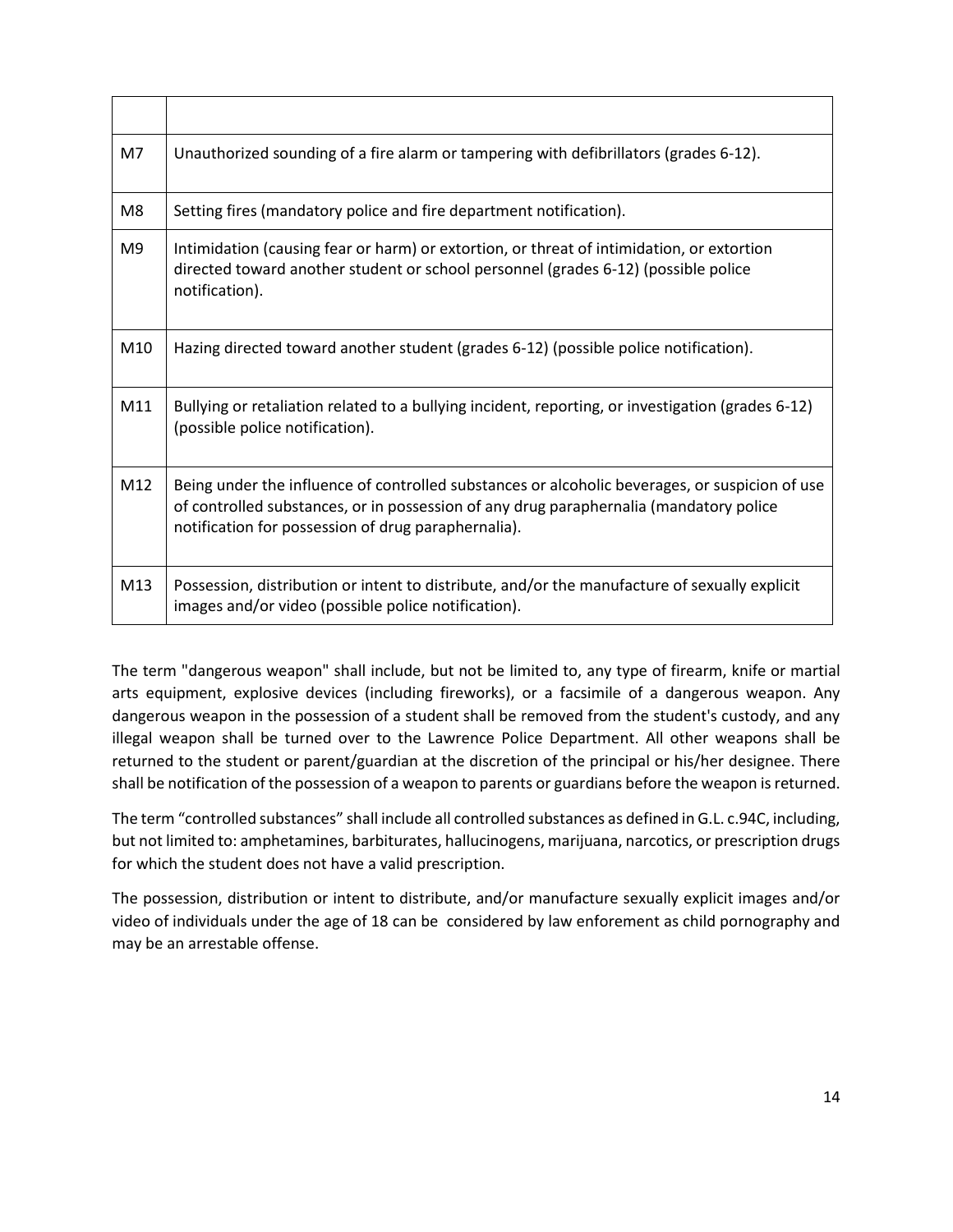# <span id="page-15-0"></span>**TYPES OF SUSPENSION**

A suspension is a removal from regular classroom activities. The principal/designee has the sole responsibility for determining who is suspended.

- In-School Suspension (ISS): At the discretion of the principal/designee, in-school suspension may also be imposed for violation of the student code of conduct. In-school suspension means the student is removed from regular classroom activities, but not from the school premises.
- Short-term suspension (STS): is the removal of a student from the school premises and regular classroom activities for 10 consecutive days or less.
- Long-term suspension (LTS): means the removal of a student from the school premises and regular classroom activities for more than 10 consecutive days.

A student serving an out of school suspension is restricted from entering the school buildings, or coming onto school grounds; and a suspended student may not participate in any school-sponsored activities or functions during the suspension period.

# <span id="page-15-1"></span>**SUPERINTENDENT'S DIRECTIVE ON SUSPENSIONS:**

Starting SY21-22, LPS has banned PK and Kindergarten out of school suspensions. Additionally, the Superintendent must be contacted prior to conducting a hearing for any of the following:

- Short term or long term suspensions of a student in grade 1 through grade 3 (required by state law-M.G.L. c. 71 Section 37H ¾).
- Long term suspensions (10-90 days) of a student grades 4-12, pursuant to M.G.L. c. 71 Section 37H ¾.
- Any suspension or expulsion pursuant to M.G.L. c. 71 Section 37H (drugs, dangerous weapons, assault on staff).
- Any suspension or expulsion pursuant to M.G.L. c. 71 Section 37H  $\frac{1}{2}$  (felony)

Emergency Removal of a student in any grade (state law regulations require a written explanation to the Superintendent of the reason for the removal *before* the student is sent home).

# **DUE PROCESS**

The legal term "due process" comes from the Fifth and Fourteenth Amendments to the United States Constitution. The Fifth Amendment provides in part: "...nor shall any person be . . . Deprived of life, liberty, or property without due process of law." The Fourteenth Amendment reads as follows:

All persons born or naturalized in the United States, and subject to the jurisdiction thereof, are citizens of the United States and of the state wherein they reside. No state shall make or enforce any law, which shall abridge the privileges or immunities of citizens of the United States, nor shall any state deprive any person of life, liberty, or property, without due process of law, nor deny to any person within its jurisdiction the equal protection of the laws.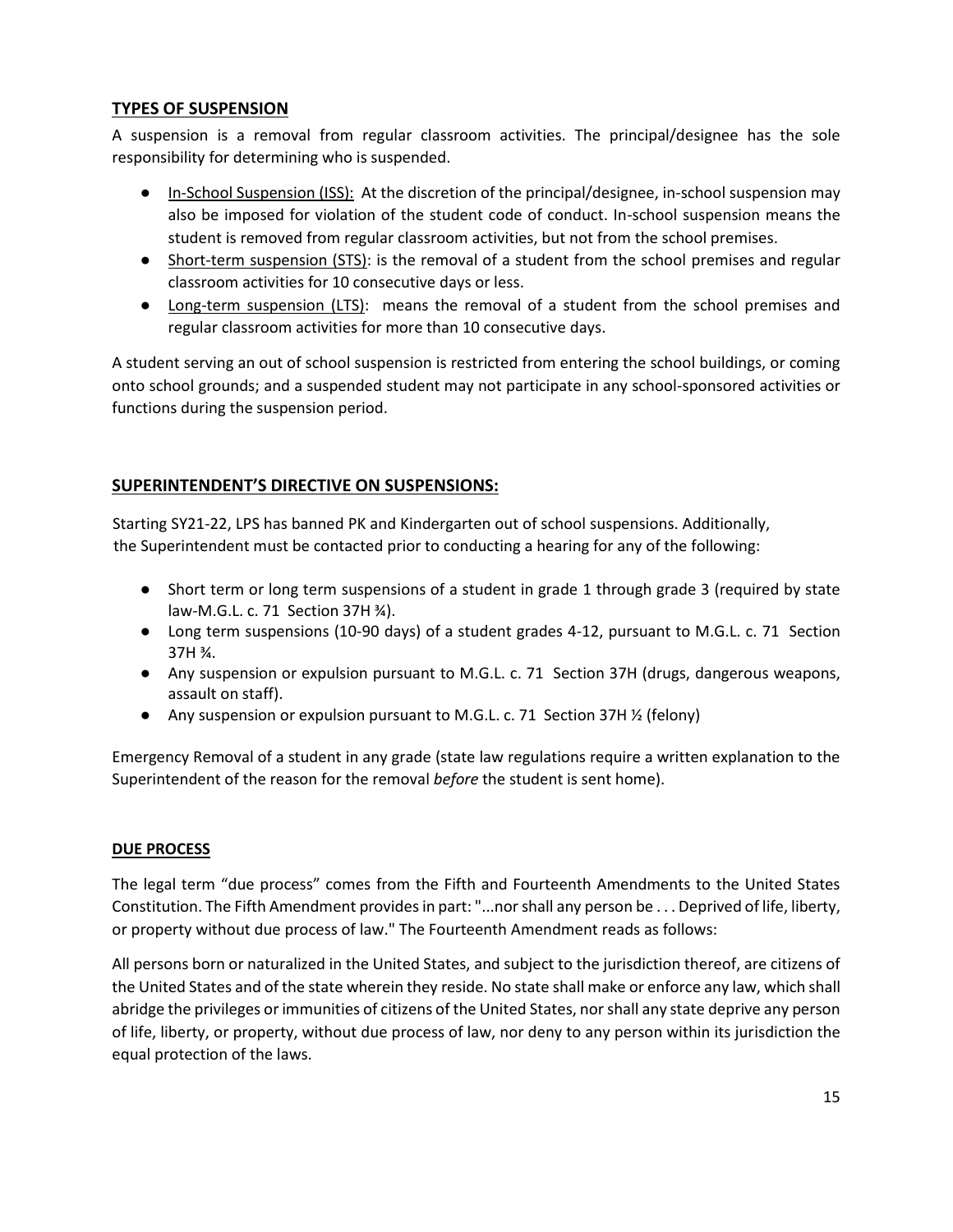In January 1975, the United States Supreme Court ruled that public school students facing suspension are protected by the Due Process Clause of the Fourteenth Amendment. Because state statutes require school districts to maintain schools and require students to attend them, the Court stated that public education is a property interest. Deprivation of education (through suspension) without minimum procedural protections is thus a violation of the property interest protection of the Due Process Clause of the Fourteenth Amendment.

In the Lawrence Public Schools, due process is implemented in accordance with M.G.L. c. 71, §37H and M.G.L. c. 71, §37H ½ and 37H ¾ . In administering discipline, school officials will be careful to observe the right to due process under the law for each student. The nature of the violation determines the due process that school officials follow.

# **In-School suspensions (ISS):**

Under Section 37H ¾, school leaders may opt for in-school suspension (ISS) in response to relevant violations. School leaders must implement the following procedures:

- Investigate the situation
- Verbally inform the student of the infraction
- Provide the student with the opportunity to dispute the charges and explain the circumstances surrounding the alleged incident.
- If the principal/designee determines that the student committed the disciplinary offense,
	- Inform student of the length of the ISS (number of days at the discretion of the school leader but not to exceed 10 days, cumulatively or consecutively, in a school year). If an inschool suspension does exceed 10 days, a long-term out-of- school suspension hearing must occur prior to the in-school suspension exceeding 10 days.
- In-school suspension does not require prior notification to the parent/guardian. In-School Suspension can start immediately.
- On the same day as the decision make reasonable efforts (defined as two attempts by phone on that day) to notify parents/guardians and invite them to a meeting to discuss the behavior.
	- If parent/guardian cannot be reached for meeting that day, offer a second meeting time and date in writing
- Send written notice about the ISS to include length and reason on the day of the suspension via email/mail/by hand and offer a meeting to discuss behavior.

Students serving ISS will have the opportunity to make up tests/assignments.

# Appeal process:

There is no opportunity for appeal of the principal's decision to in-school suspend a student.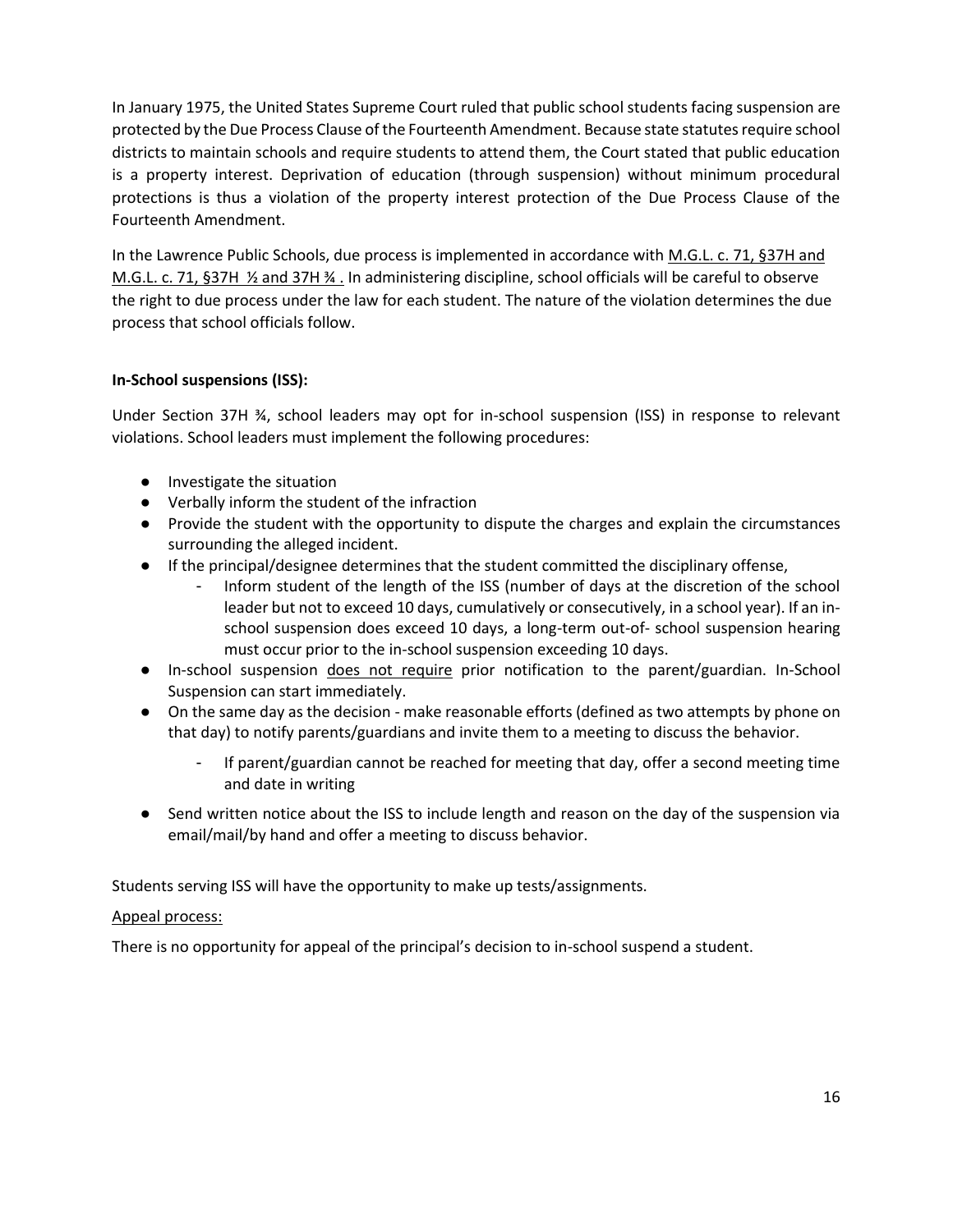# **Short-Term, Out of School Suspensions (STS):**

Under Section 37H ¾, school leaders may utilize short-term suspensions (1-10 days) (STS) in response to relevant violations. Following an investigation, the principal or designee:

- Determines that a violation of the handbook may have occurred and is anticipating there may be a serious disciplinary consequence.
- Provides written notice of charges and invites parent/guardian and student to a hearing with him/her, giving them the opportunity to hear charges and the results of investigation, as well as provide mitigating information. Parent/guardian has the right to request an interpreter.
	- $\circ$  A Short-Term Suspension may not be imposed without first providing the Student and Parent/Guardian oral and written notice, and an opportunity to participate in a hearing with the principal.
- Principal holds a hearing prior to determining discipline, at which time Student and Parent/Guardian have the right to provide information and mitigating circumstances.

Students will continue to attend school until after their hearing and a decision has been made.

Students will be able to make up any academic work missed during the suspension and be provided with assignments during the suspension.

#### Appeal process:

There is no opportunity for appeal of the principal's decision to short-term suspend a student.

# **Long-Term, Out of School Suspension (LTS):**

Under Section 37H ¾, school leaders may utilize long-term suspensions (11-90 days) (LTS) in response to relevant and significant violations. Additionally, school leaders must utilize the LTS process if the student has or will accrue 10 or more days from earlier ISS and/or ST suspensions in the same school year. A long term suspension shall not extend beyond the end of the school year in which the suspension is imposed.

Principal or designee will provide written notice of charges and invite parent/guardian and student to a hearing with him/her, giving them the opportunity to hear charges and the results of the investigation, as well as provide mitigating information. Parent/guardian has the right to request an interpreter.

In addition to these rights, a student and parent/guardian at a LTS hearing also have the right to:

- Invite to the hearing legal counsel or an advocate, at their expense
- Review the student record, including all documents concerning the investigation, prior to the hearing
- Call witnesses at the hearing, present their own side of the story, cross examine witnesses from the school, and provide mitigating information to be considered
- Request the meeting to be recorded by LPS and receive a copy (all participants must be notified)

Students will continue to attend school until after their hearing and a decision has been made.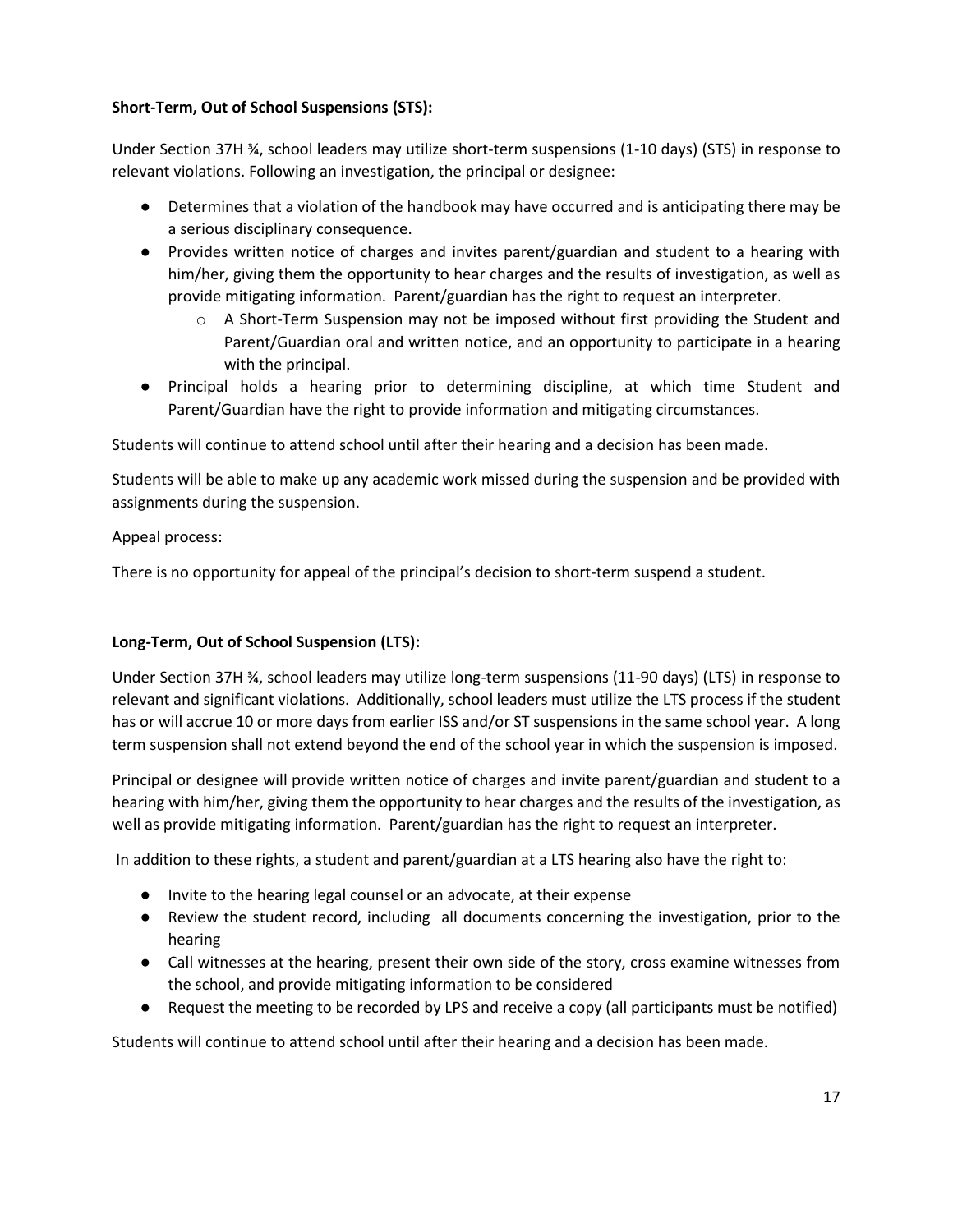Students serving LTS will be provided the opportunity to make academic progress based on the selection made from the options listed on the School-wide Educational Services Plan provided to the student and parent/guardian. There must be a minimum of two options provided to student and parent/guardian.

# Appeal process for LTS

Under Section 37H ¾, student and Parent/guardian have five (5) calendar days following the effective date of the LTS to submit a written request for appeal to the Superintendent. Student and Parent/guardian may be granted an extension of up to seven (7) additional calendar days to submit a written request for appeal, provided the request for extension takes place within the five (5) calendar days. If the appeal is not timely filed, the Superintendent may deny the appeal, or may allow the appeal in his or her discretion, for good cause.

The Superintendent will hold a hearing with the student and the parent(s)/guardian(s) within three (3) school days of the student's request for an appeal. The time may be extended up to seven (7) additional calendar days if requested by the parent(s)/guardian(s). The Superintendent's hearing may proceed without the parent(s)/guardian(s) if a good faith effort was made to include parent(s)/guardian(s). The Superintendent shall be presumed to have made a good faith effort if he or she has made efforts to find a day and time for the hearing that would allow the parent and Superintendent to participate. The Superintendent shall send written notice to the parent of the date, time, and location of the hearing.

At the hearing, the Superintendent shall determine whether the student committed the disciplinary offense of which the student is accused, and if so, what the consequence shall be. Students shall have all of the rights afforded to students at the Principal/designee's hearing for long-term suspensions. The Superintendent will issue a written decision within five (5) calendar days of the hearing. If the Superintendent determines that the student committed the disciplinary offense, the Superintendent may impose the same or a lesser consequence than the principal/designee, but shall not impose a suspension greater than that imposed by the principal/designee decision. Pending the outcome of any such appeal, the disciplinary sanction imposed shall remain in effect. Superintendent's decision is the final decision of the district.

# **Expulsion or Suspension under Section 37H:**

Under Section 37H, the principal may expel (or has discretion to suspend instead) students in grades 9- 12 for:

- Possession of a dangerous weapon
- Possession of a controlled substance (including marijuana)
- Assault on a member of educational staff
	- $\circ$  Physical assault; or a threat of physical assault; with means to carry it out, and the staff member is in reasonable fear of immediate danger

Note: Section 37H does not apply to grades K-8; students in these grades may not be expelled from school.

The school must notify student and parent/guardian in writing of a hearing with the Principal. At that hearing the student may have representation, along with the opportunity to present evidence and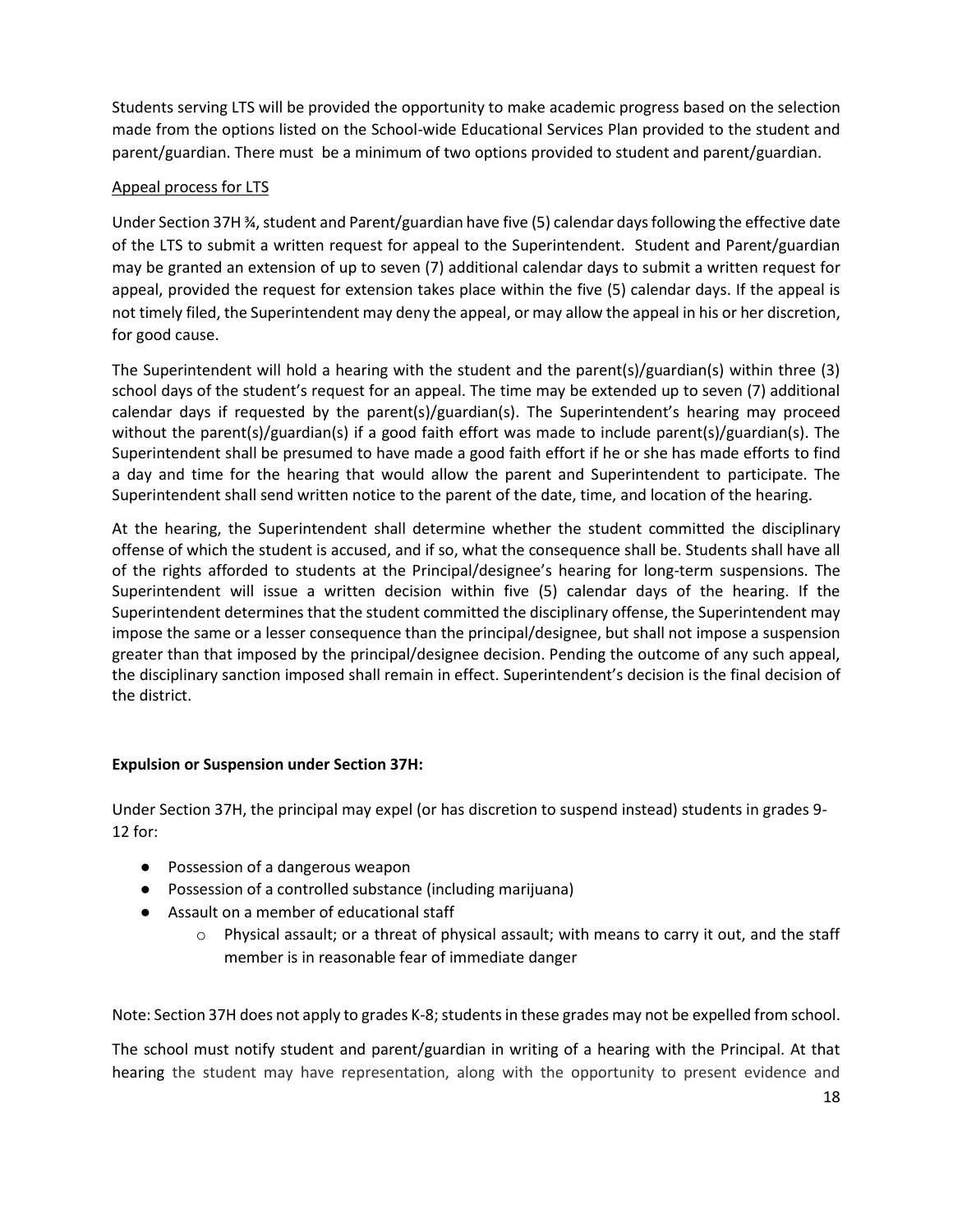witnesses. Student remains in school until the date and time of the hearing. Parent/guardian has the right to request an interpreter.

During a Section 37H suspension that is less than 10 days, a student will be able to make up any academic work missed during the suspension and be provided with assignments during the suspension.

During a Section 37H expulsion or a suspension that is more than 10 days, students will be provided the opportunity to make academic progress based on the selection made from the options listed on the School-wide Educational Services Plan provided to the student and parent/guardian. There must always be a minimum of two options provided to student and parent/guardian.

#### Appeal Process:

The student and parent/guardian have the right to request an appeal to the Superintendent for an expulsion under Section 37H. If a school leader decides to suspend, rather than expel, that action is not appealable. The appeal for a Section 37H expulsion must be requested within 10 days from the date of the expulsion. The student will serve suspension while the appeal is pending.

#### **Expulsion or Suspension under Section 37H ½:**

If a student is charged with a felony, s/he may be suspended from school if the principal determines that the student's continued presence would have a "substantial detrimental effect on the general welfare of the school."

- The student shall receive written notification of the charges and reasons for suspension prior to such suspension taking effect, and a hearing is held by the principal. Parent/guardian has the right to request an interpreter.
- The length of the suspension may run during the pendency of the felony charge. If convicted (or the student admits to sufficient facts) of a felony, the student may be expelled via a hearing, utilizing the same determination regarding "substantial detriment."

#### Appeal Process:

Unlike Section 37H, a student and parent/guardian have the right to appeal the suspension or expulsion to the Superintendent. The appeal for a Section 37H ½ suspension or expulsion must be requested within five (5) days from the date of the decision. The student will serve the suspension while the appeal is pending.

#### **Manifestation Determination Review:**

Before a long term suspension (more than 10 days consecutively or cumulatively) or expulsion hearing can be initiated for a student on an IEP, on a 504, or currently undergoing testing , the student's Team must conduct a "**manifest determination**." Student and the parent/guardian are invited to this **meeting**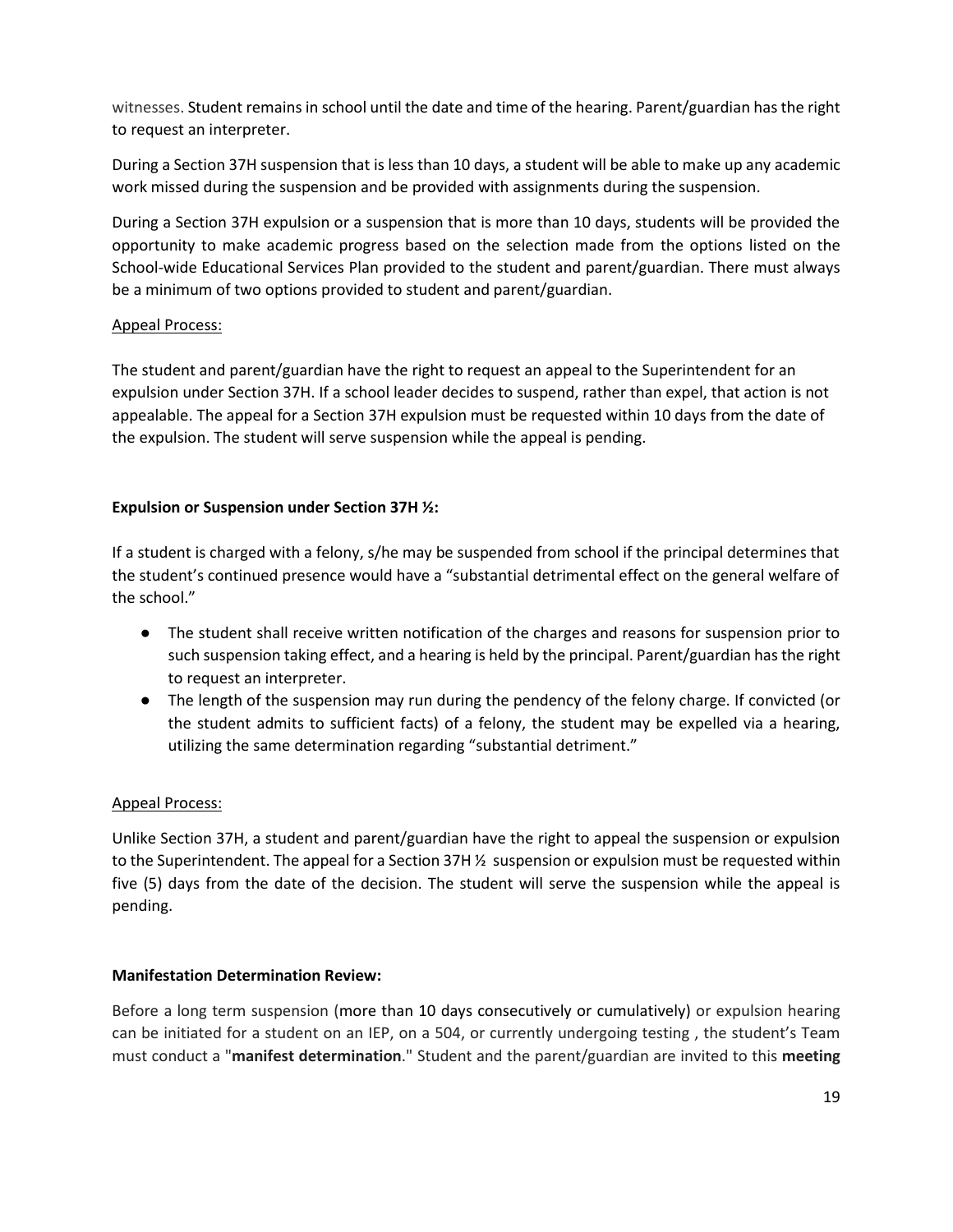where it must be determined whether the conduct in question by the student was caused by or had a direct and substantial relationship to the student's disability, or if the conduct in question was the direct result of the school's failure to implement the current, signed IEP.

The Manifestation Determination Review (MDR) should be conducted immediately prior to the Disciplinary Hearing. The principal, or designee for the discipline hearing, should not be present for the MDR. If the team decides the conduct is a manifestation of the student's disability, the discipline hearing is canceled and replaced with a Team Meeting.

Manifestation determinations involve a discussion that includes the parents/guardians and the team members. However, the final determination is made by the school, informed by the parent/guardian.

There is not a District level appeal to the MDR, the appeal is to the Bureau of Special Education Appeals and parents will be informed of those rights at the MDR.

If a student has more than 10 days of suspension, a MDR must be held for every disciplinary event thereafter.

#### **Emergency Removal under 603 CMR 53.07:**

A school leader may remove a student temporarily, for up to two days maximum, if s/he finds that the student's continued presence is a:

- **•** Threat, or disruption due to the intensity and severity of the behavior, and
- There is no alternative available to alleviate danger or disruption.

Under these conditions:

- A school leader must notify the superintendent in writing prior to removal, and include the reason the student is considered "a danger to person or property" or "materially disrupts the smooth functioning of the school."
- The school leader must also orally notify the student and parent/guardian that same day. S/he may not remove a student under the age of 18 without prior notification.
- The school must also identify that student, if under 18, is accompanied home by parent or designee.
- Principal will give the student and parent/guardian an invitation to attend a Hearing within two (2) days of the emergency removal and follow the ST or LT Suspension procedures outlined above.
- The up to two days maximum emergency removal are to be included in the total number of days suspended.

# <span id="page-20-0"></span>**OPPORTUNITY TO MAKE ACADEMIC PROGRESS**

Any student who is suspended shall have the opportunity to earn credits, make up assignments, tests, papers, and other school work as needed to make academic progress during the period of his or her removal from the classroom or school.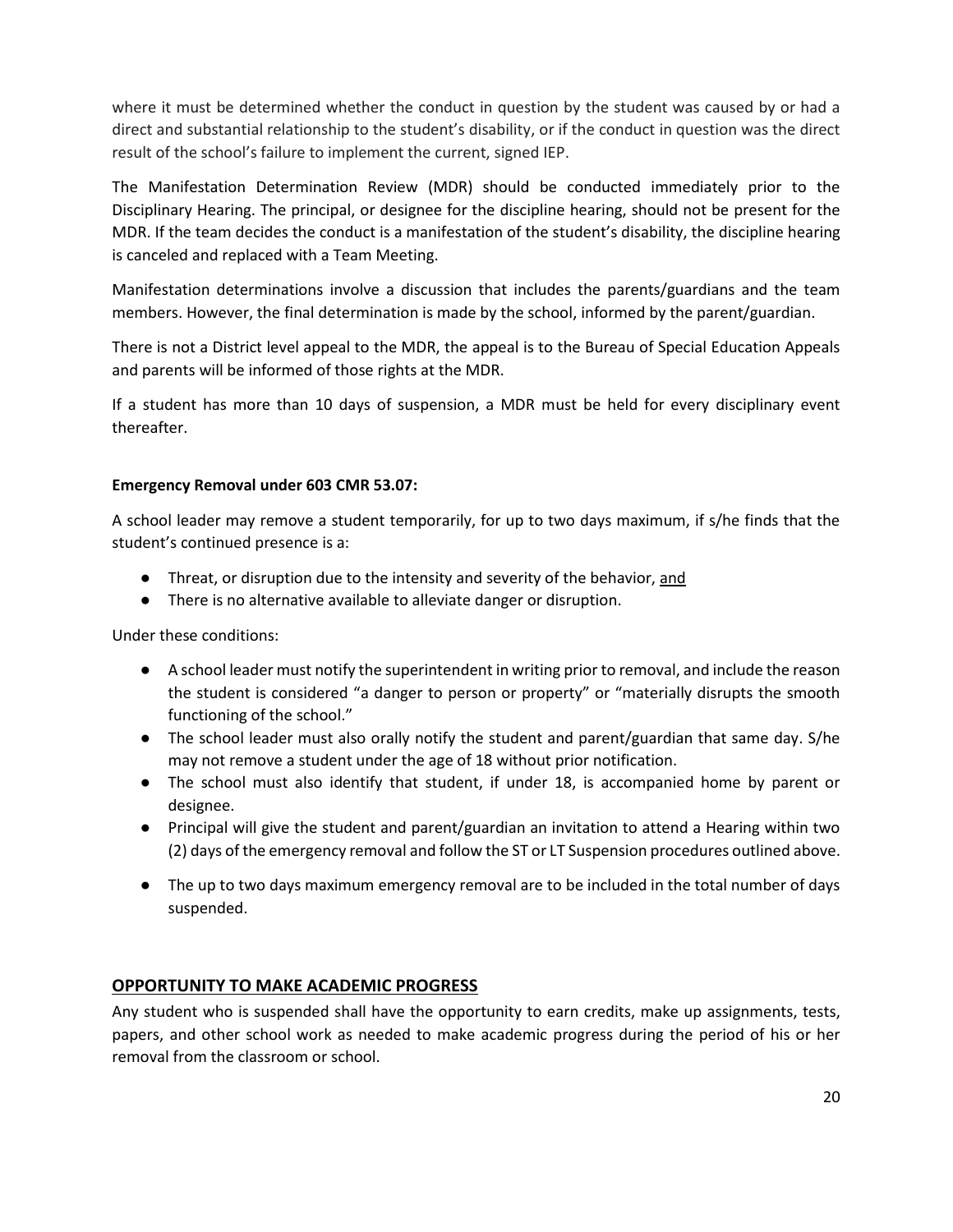Any student who is expelled or suspended out of school for more than 10 consecutive days, shall have an opportunity to receive education services and make academic progress toward meeting state and local requirements, based on the selection made from the options listed on the School-wide Educational Services Plan provided to the student and parent/guardian. There must be a minimum of two options provided to the student and parent/guardian.

The Principal/Designee shall inform the student and parent/guardian of this opportunity in writing, in English and in the primary language of the home, when such suspension or expulsion is imposed. The notice shall include a list of the specific education services pursuant to the School-wide Educational Services Plan available for the student to choose from, as well as contact information for a school staff member who can provide more detailed information.

Education services shall be based on, and be provided in a manner consistent with, the academic standards and curriculum frameworks established for all students under the law.

# <span id="page-21-0"></span>**OTHER DISCIPLINARY CONSEQUENCES**

Extracurricular/School-Based Activities: The Principal/Designee may, as a disciplinary measure, remove a student from privileges, such as extracurricular activities and attendance at school-sponsored events, based on the student's misconduct. Such a removal is not subject to the due process protections under the law and/or this Policy.

Bus Privileges: A student´s bus privileges may be revoked if the Code of Conduct violation occurs on a school bus or while waiting to board, boarding, or exiting said school bus. Such a removal is not subject to the due process protection under the law and/or this Policy unless the student has transportation as part of their current IEP.

Involuntary Transfer: The Superintendent, or his/her designee, at his or her discretion, as a disciplinary consequence, may transfer a student from one school assignment area to another within the Lawrence Public Schools. This may include the revocation of a student's assignment variance.

# <span id="page-21-1"></span>**DATA COLLECTION AND REPORTING**

For each student expelled or suspended from school for more than 10 consecutive days, whether in-school or out-of-school, the school district shall document the student's enrollment in education services. For data reporting purposes, the school shall track and report attendance, academic progress, and such other data as directed by the Department of Elementary and Secondary Education.

The school district shall collect and annually report data to the DESE regarding in-school suspensions, short- and long-term suspensions, expulsions, emergency removals, access to education services, and such other information as may be required by the DESE.

The Principal/Designee of each school shall periodically review discipline data by selected student populations, including but not limited to race and ethnicity, gender, socioeconomic status, English language learner status, and student with a disability status in accordance with law and regulation.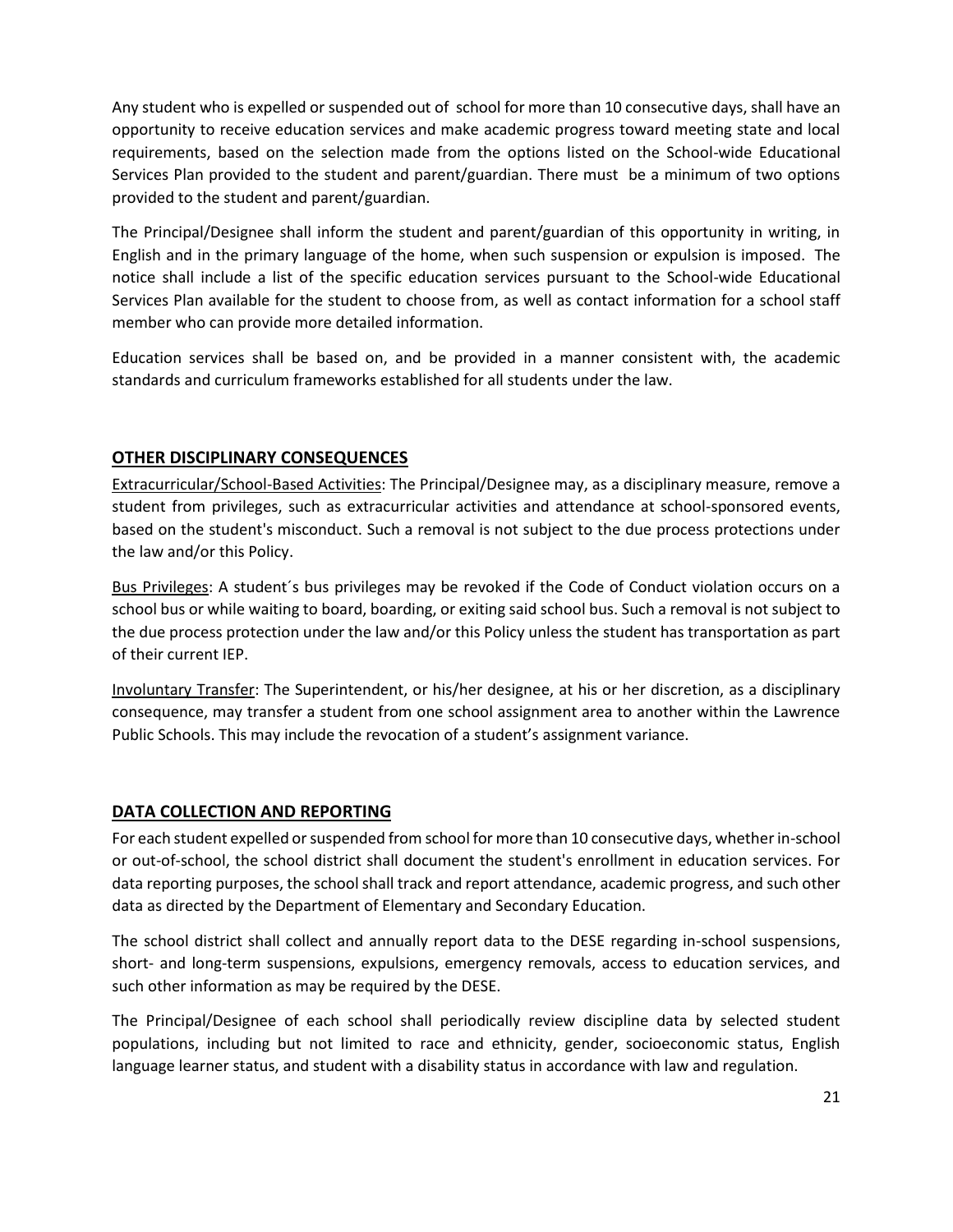#### <span id="page-22-0"></span>**LPS POLICY REFERENCES**

All of the policies listed here can be found on the LPS website[, www.lawrencepublicschools.org.](http://www.lawrencepublicschools.org/)

- AC Non-Discrimination
- ACA Title IXSexual Harrassment
- ACE Non-Discrimination on Basis of Disability
- ADB Drug-Free Schools
- ADC Tobacco-Free Schools
- ADD Safe Schools
- IJNDB Acceptable Use Policy, including Wireless Access addendum
- JEA Attendance, Pre-K through Grade 8
- JEC Attendance, High School
- JIC Student Discipline
- JICFB Bullying in Schools
- JKAA Physical Restraint

#### <span id="page-22-1"></span>**DEFINITION OF TERMS**

**Aggressiveness**: Characterized by or tending toward unprovoked offensives, attacks, invasions, or the like; militantly forward or menacing

**Assault:** Physical assault; or a threat of physical assault; with means to carry it out, and the staff member is in reasonable fear of immediate danger

**Bullying:** Repeated, unwanted behaviors committed by one or more individuals against another, to include internet or social media activity. These acts may be physical or verbal in nature, such as: hitting, taunting, manipulating friendships, or purposely excluding other children from activities.

**Chronic Behavior:** A behavior which has developed into a pattern and is demonstrated more often than not.

**Controlled Substance:** Any drug or substance prohibited by M.G.L. c. 94C. This includes, but is not limited to: amphetamines, barbiturates, hallucinogens, marijuana, narcotics, and any principal compound used or produced primarily for use in the manufacturing of such drugs or substances.

**Dangerous Weapon:** Any device, instrument, or substance which under the circumstances in which it is used, attempted to be used, or threatened to be used is readily capable of causing physical injury. This includes, but is not limited to: firearms, knives, shod foot, brass/metal knuckles, razors, explosives, slingshots, etc.

**Defiance**: Refusal to follow school or classroom rules; refusal to follow directions; challenging a staff's authority; talking back to staff.

**Disrespect:** Lack of common courtesy toward peers and authority figures, including but not limited to: interrupting conversations or activities; use of inappropriate or derogatory language and/or gestures; damaging or ruining property of peers and/or staff, etc.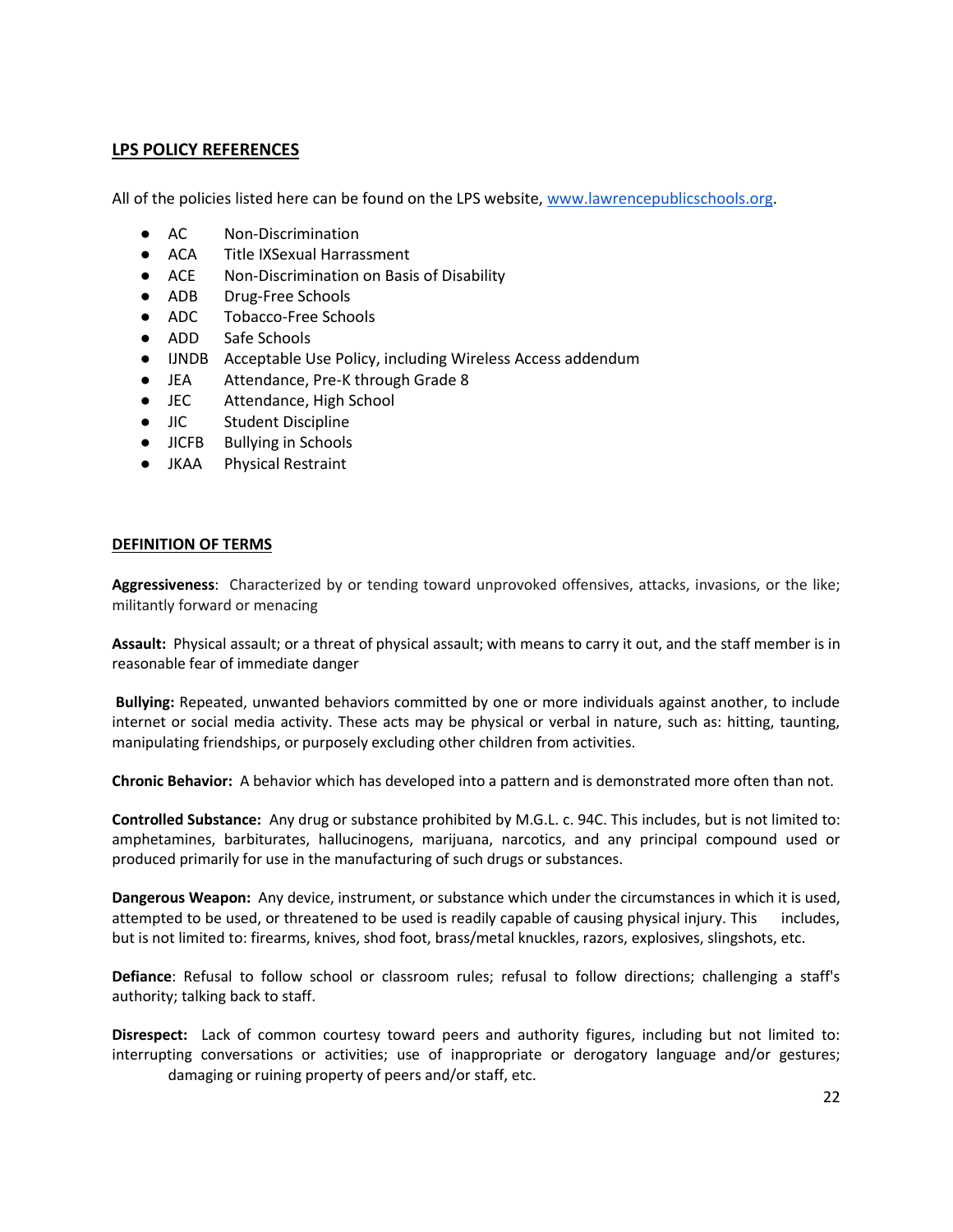**Disruptive Behavior:** Behavior by an individual or group of individuals which interferes with the productive operation of the school/classroom (i.e.: constant interruption of a presentation, inciting a group to misbehave, etc.)

**Electronic Devices:** Non-instructional items which are battery operated or electrically charged, including but not limited to: cell phones and other hand-held devices, tablets, laser pointers, etc.

**Extortion:** To use, or threaten to use, violence or other criminal means to cause harm to a person, reputation, or property as a means to obtain money, goods or favors from another person without his/her consent.

**Felony:** A serious crime punishable, by statute, by a term of imprisonment in a state prison.

**Fighting:** To take part in a physical struggle with another person.

**Forgery:** To copy or imitate a signature or document.

**"Gang" related activity:** An activity which serves to bolster gang affiliation, including but not limited to: flashing hand signs, using gang slang, putting graffiti on personal items, intimidating peers through a show of force, specialized handshakes, meeting or congregating for gang-related purposes, or

recruitment or initiation practices.

**"Gang" related dress:** Any clothing or accessories which denote a specific gang affiliation, such as:

bandanas, beads or customized gang insignia jewelry, emblems, headgear (hats, caps, headbands), wearing "colors", etc..

**Harassment:** To torment someone through verbal, written (including online), or physical attacks.

**Hazing:** Any conduct or method of initiation into any student group/organization which willfully or recklessly endangers the physical or mental health of any student or other person.

**Inappropriate Attire:** Clothing which does not conform to the Uniform Policy or Dress Code of the school. Items in this category include, but are not limited to: head gear (hats, caps, bandanas, etc.), tank tops, halters, strapless shirts or blouses, tops with bare midriffs, spandex clothing, mini skirts, short shorts, or clothing with discriminatory, derogatory or suggestive words, phrases, or illustrations (i.e.: references to alcohol, drugs, tobacco, sexuality, violence or discrimination) which are distracting or disruptive to the learning environment.

**Indecent exposure:** Revealing one's genitalia or breasts in public.

**Obscenity:** Offensive, sexually explicit, or lewd language.

**Plagiarism:** To take ideas or writings from another person and offer them as your own.

**Pornographic Materials**: Presentation or production of sexually explicit pictures, writings, or other media/technology (i.e. "sexting") or materials

**Repeated Behavior:** A behavior which occurs more than once in a short time period.

**Tardiness:** Being late for school without good cause as determined by the school principal.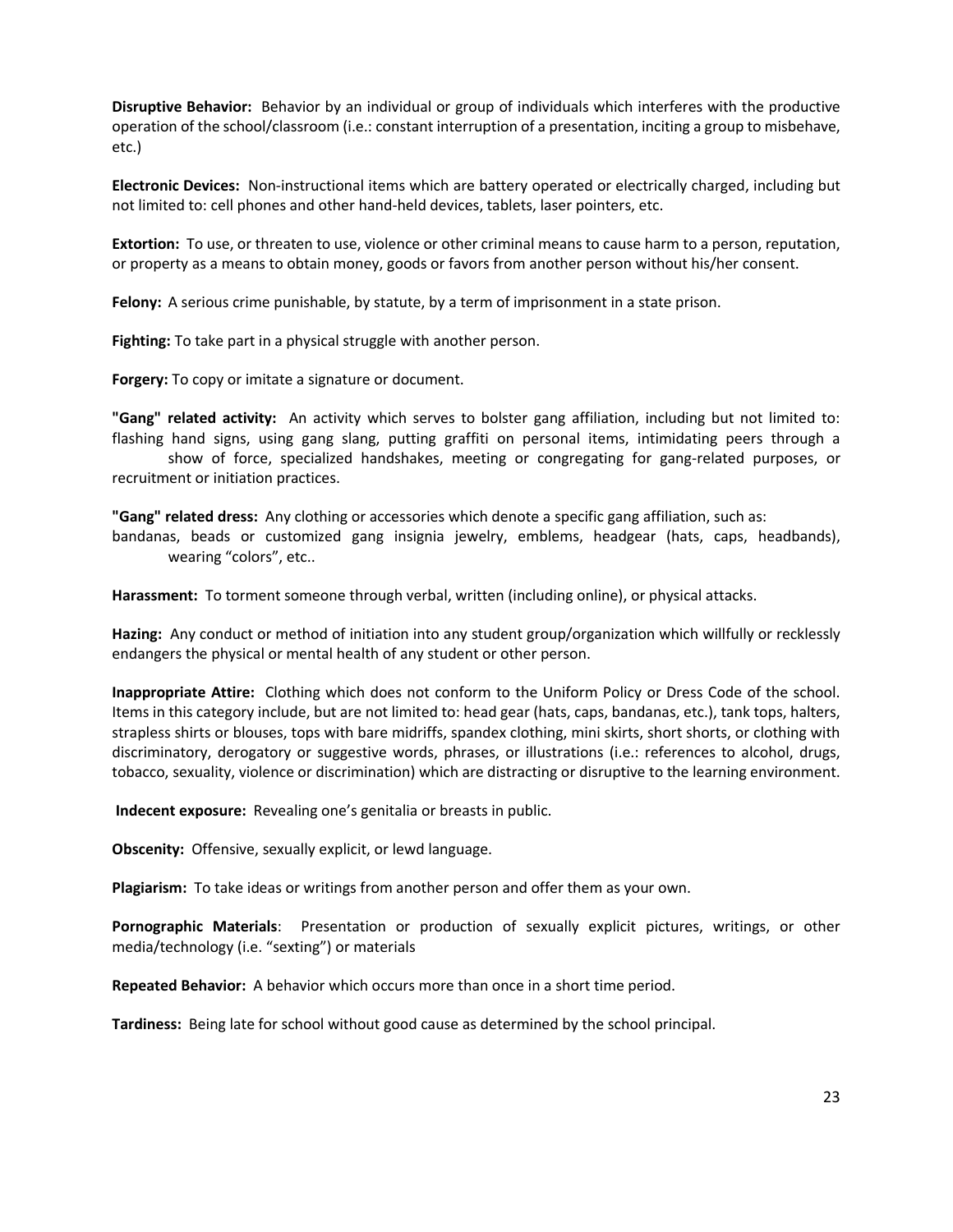**Threat:** A source of imminent danger or an expression of intent to hurt, destroy, or punish with the targeted individual(s) feeling that the threat is capable of being carried out.

**Toys:** Play things, such as: electronic games, card collections, dolls, stuffed animals, etc.**.**

**Trespassing:** To enter school property or a school related event without permission or right to do so.

**Truancy:** Being absent from school without notification to the school by a parent/guardian or the student, if 18 years or older.

**Vandalism:** Malicious destruction of or damage to property.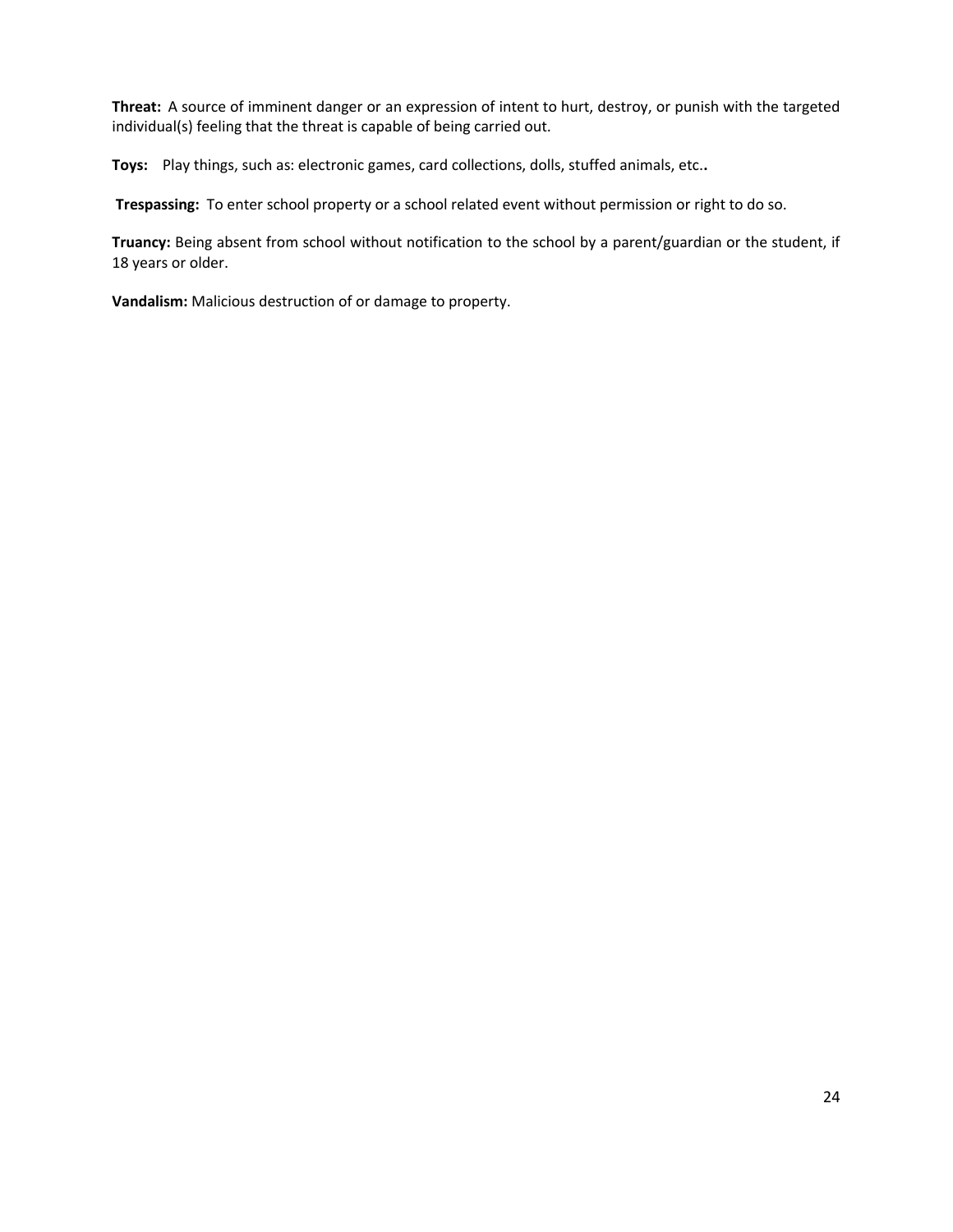# **Releases and Acknowledgements**

# *These pages should be signed, dated and returned to your school.*

# <span id="page-25-0"></span>**DISCIPLINE CODE ACKNOWLEDGMENT STATEMENT**

| <b>Student's Name:</b> | Grade: |
|------------------------|--------|
|                        |        |

School: Teacher: \_\_\_\_\_\_\_\_\_\_\_\_\_\_\_\_\_\_\_\_\_\_\_\_\_\_\_\_

We have read and discussed the Lawrence Public Schools Discipline Code. We understand that the code will be implemented and that all children are subject to its guidelines. We also understand our responsibilities as a student and parent or guardian and agree to fulfill these responsibilities as they relate to creating a safe and caring school climate for all students and the enforcement of the discipline code.

| Parent/Guardian Signature: | Date: |
|----------------------------|-------|
|                            |       |
| <b>Student Signature:</b>  | Date: |

# **DETENTION AUTHORIZATION**

In the event that my child is assigned an after school detention, I give permission for him/her to serve the detention that day as long as I am personally notified by telephone before school ends for the day. Otherwise, I will sign the detention notice that is sent home in order for the detention to be served on the assigned date.

| Parent/Guardian Signature: | Date: |  |
|----------------------------|-------|--|
|                            |       |  |